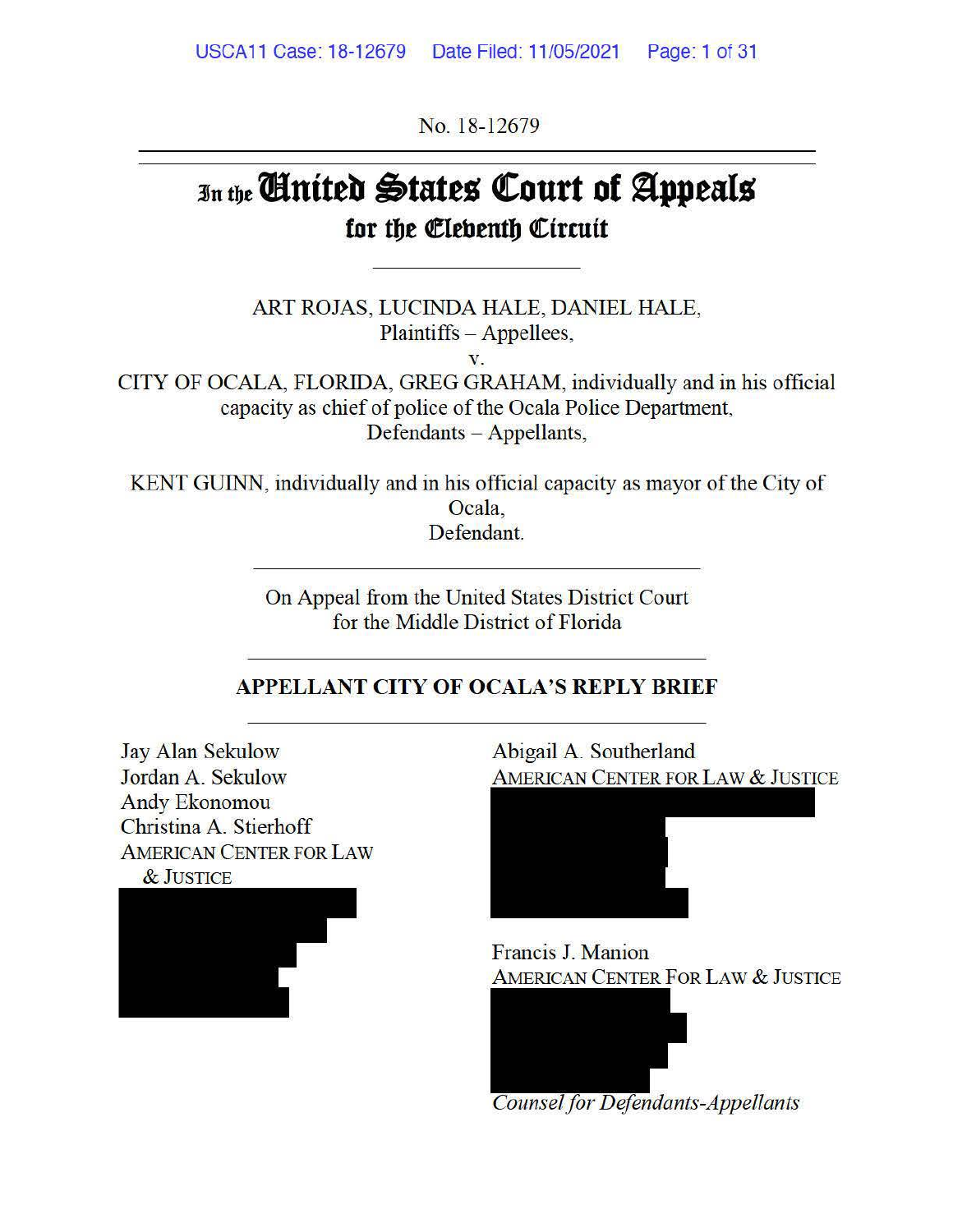#### No. 18-12679, *Rojas v. City of Ocala*

# **CERTIFICATE OF INTERESTED PERSONS AND CORPORATE DISCLOSURE STATEMENT**

Pursuant to Federal Rule of Appellate Procedure 26.1 and Eleventh Circuit Rule 26, counsel for Appellant City of Ocala certifies that the following have or may have an interest in the outcome of this case/appeal:

- American Center for Law & Justice (law firm for Appellant)
- American Humanist Association (law firm for Appellee)
- Chubb Limited (formerly ACE), parent company of Chubb North America
- Chubb North America
- City of Ocala (Appellant)
- Compagnone, Christina (formerly Christina Stierhoff, Counsel for Appellant)
- Corrigan, Timothy J., presiding district court judge
- Andy Ekonomou (Counsel for Appellant)
- Gilligan, Patrick G., Esq. (Counsel for Appellant)
- Gilligan, Gooding, Batsel, Anderson & Phelan, P.A. (law firm for Appellant)
- Hale, Daniel (Appellee)
- Hale, Lucinda (Appellee)
- Manion, Francis J. (Counsel for Appellant)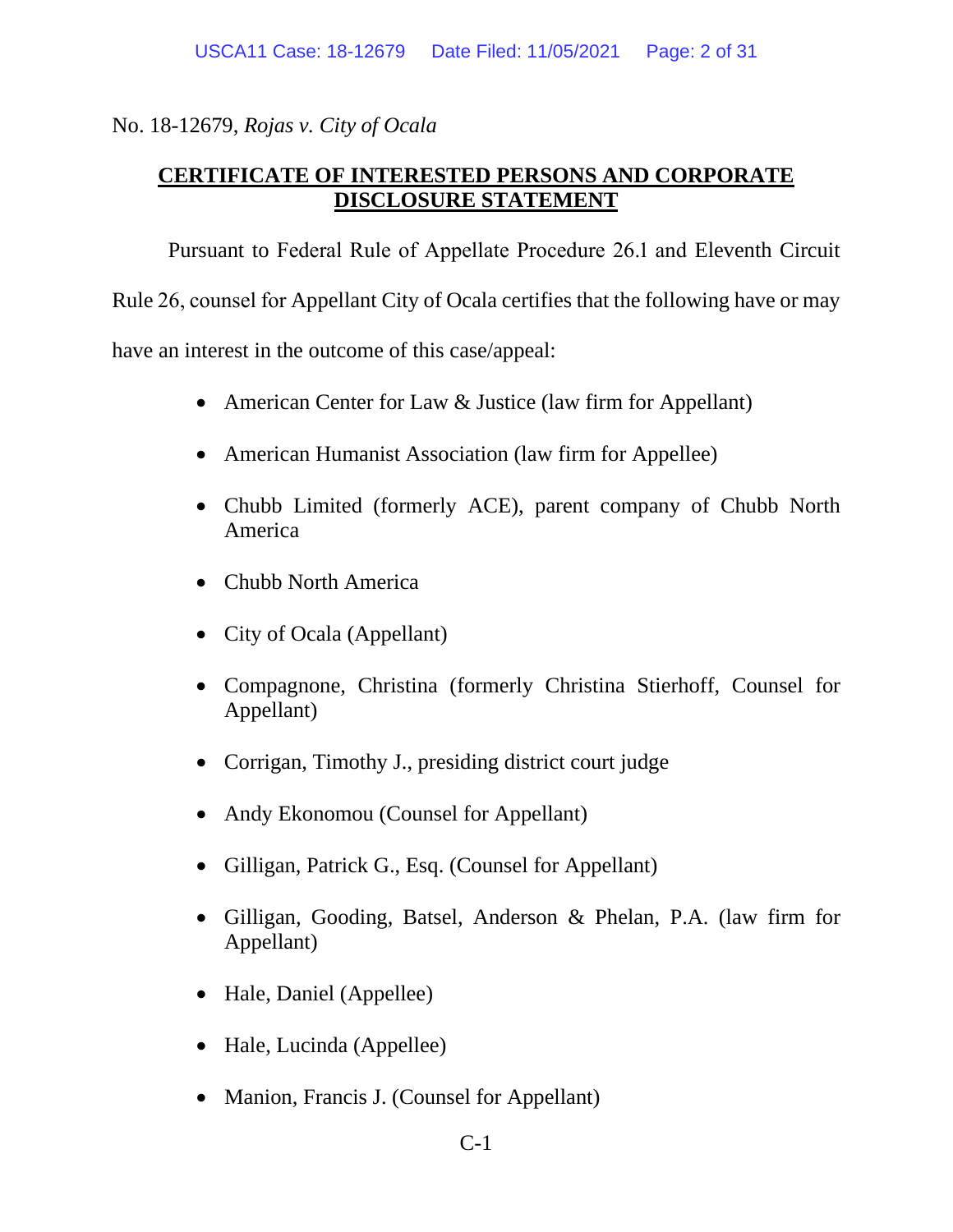# No. 18-12679, *Rojas v. City of Ocala*

- Miller, Monica L., Esq. (Counsel for Appellee)
- Morcroft, Heather, Esq. (Local Counsel for Plaintiffs-Appellee)
- Rojas, Art (Appellee)
- Sekulow, Jay (Counsel for Appellant)
- Sekulow, Jordan (Counsel for Appellant)
- Southerland, Abigail (Counsel for Appellant)

Dated: November 5, 2021 Respectfully Submitted,

/s/ Abigail Southerland Abigail Southerland AMERICAN CENTER FOR LAW & JUSTICE



*Counsel for Defendants-Appellants*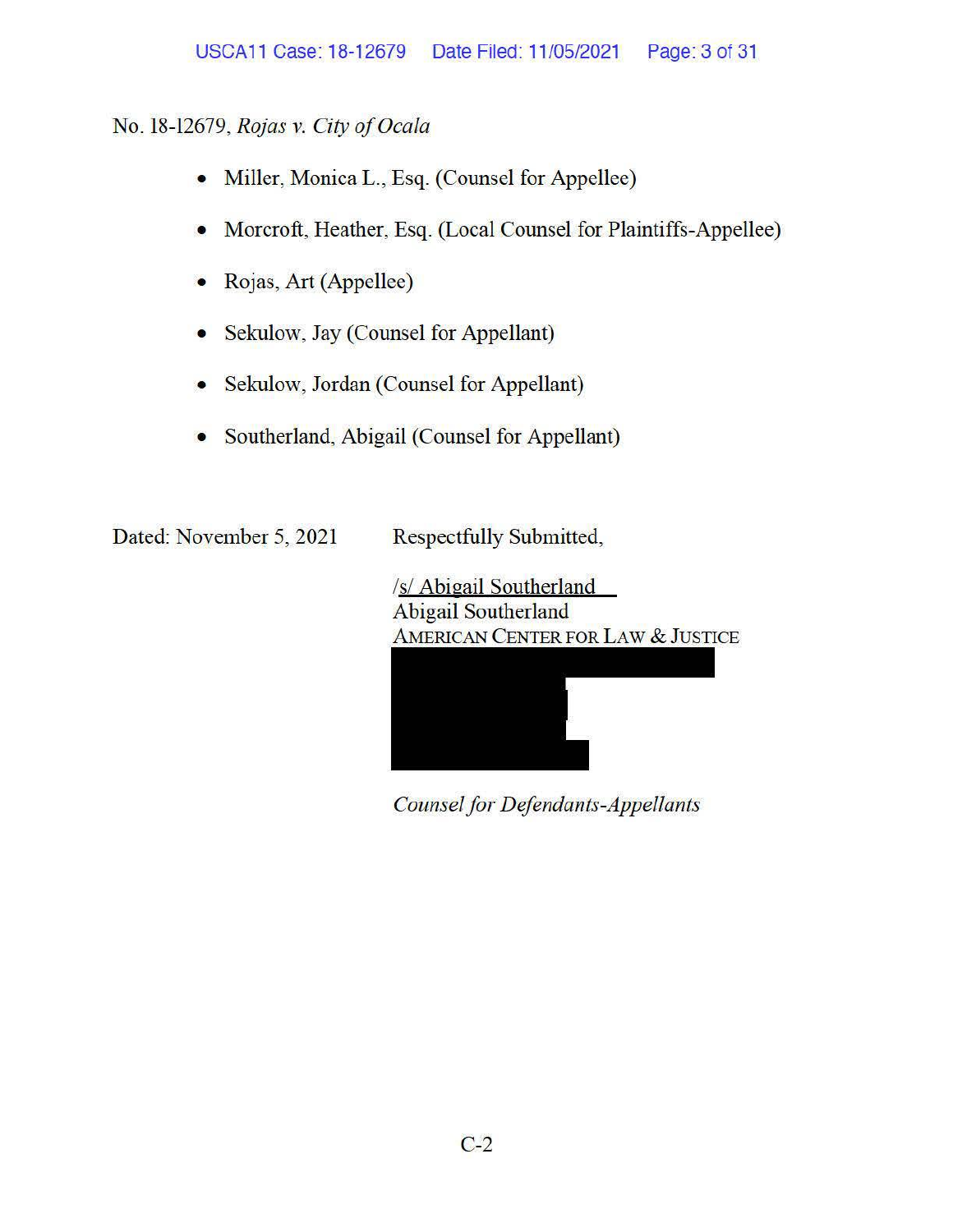# **TABLE OF CONTENTS**

|     |           | CERTIFICATE OF INTERESTED PERSONS AND CORPORATE                                                                                                                            |
|-----|-----------|----------------------------------------------------------------------------------------------------------------------------------------------------------------------------|
|     |           |                                                                                                                                                                            |
|     |           |                                                                                                                                                                            |
| I.  |           |                                                                                                                                                                            |
| Π.  |           |                                                                                                                                                                            |
| II. |           | THERE IS NO ESTABLISHMENT CLAUSE VIOLATION HERE 4                                                                                                                          |
|     | A.        | History and Establishment Clause Precedent Fail to Support                                                                                                                 |
|     | <b>B.</b> | School Prayer Cases Relied Upon By Plaintiffs-Appellees Are Both                                                                                                           |
|     | $C$ .     | The Facts Presented In This Case Do Not Support Plaintiffs-<br>Appellees' Narrative of Coercion Lack of Neutrality and OPD Police-                                         |
|     |           | 1.                                                                                                                                                                         |
|     |           | 2.                                                                                                                                                                         |
|     |           | 3.<br>The conduct actually attributable to private citizens,<br>volunteer chaplains and City officials/employees<br>fails to support an Establishment Clause violation  15 |
|     |           |                                                                                                                                                                            |
|     |           |                                                                                                                                                                            |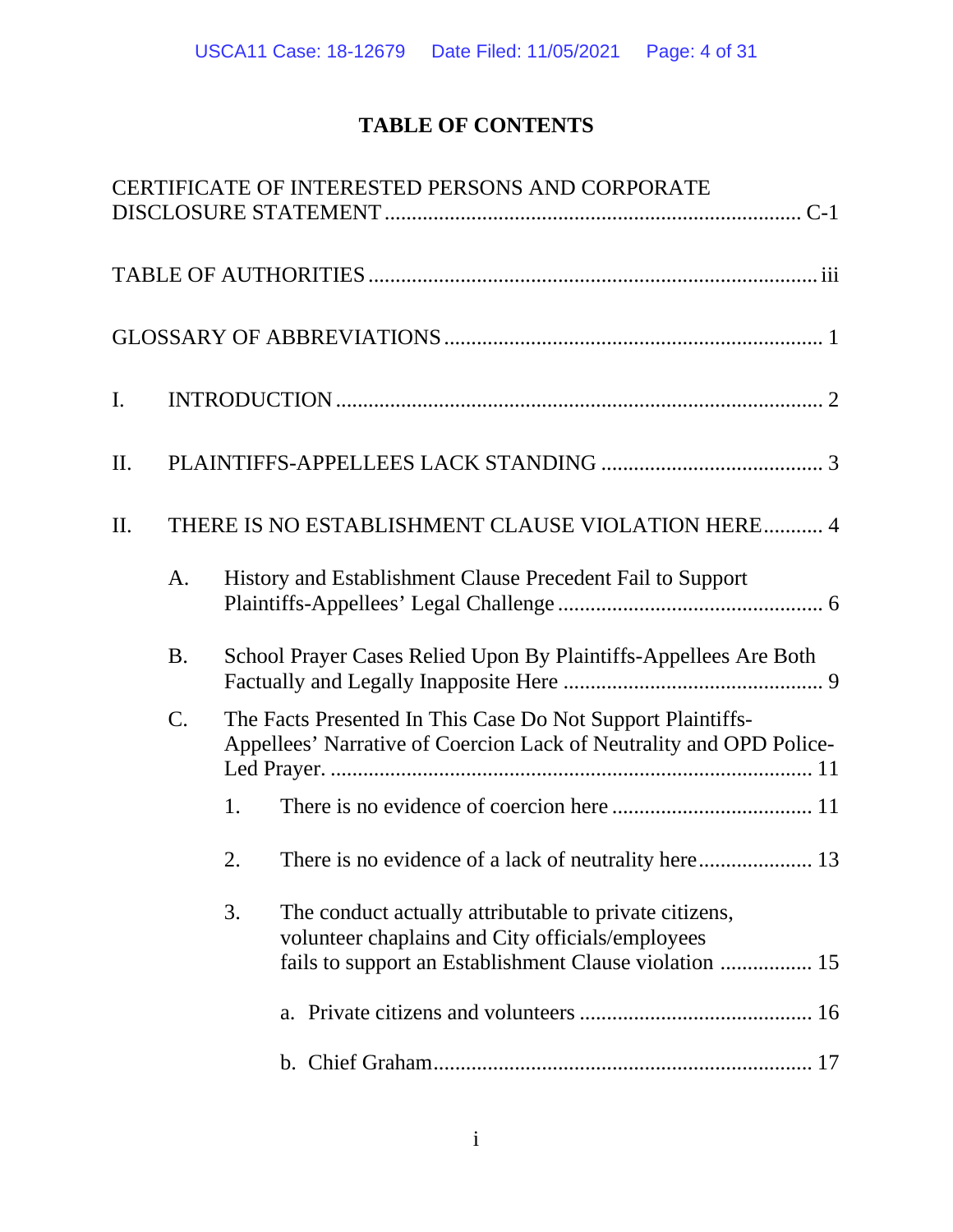# USCA11 Case: 18-12679 Date Filed: 11/05/2021 Page: 5 of 31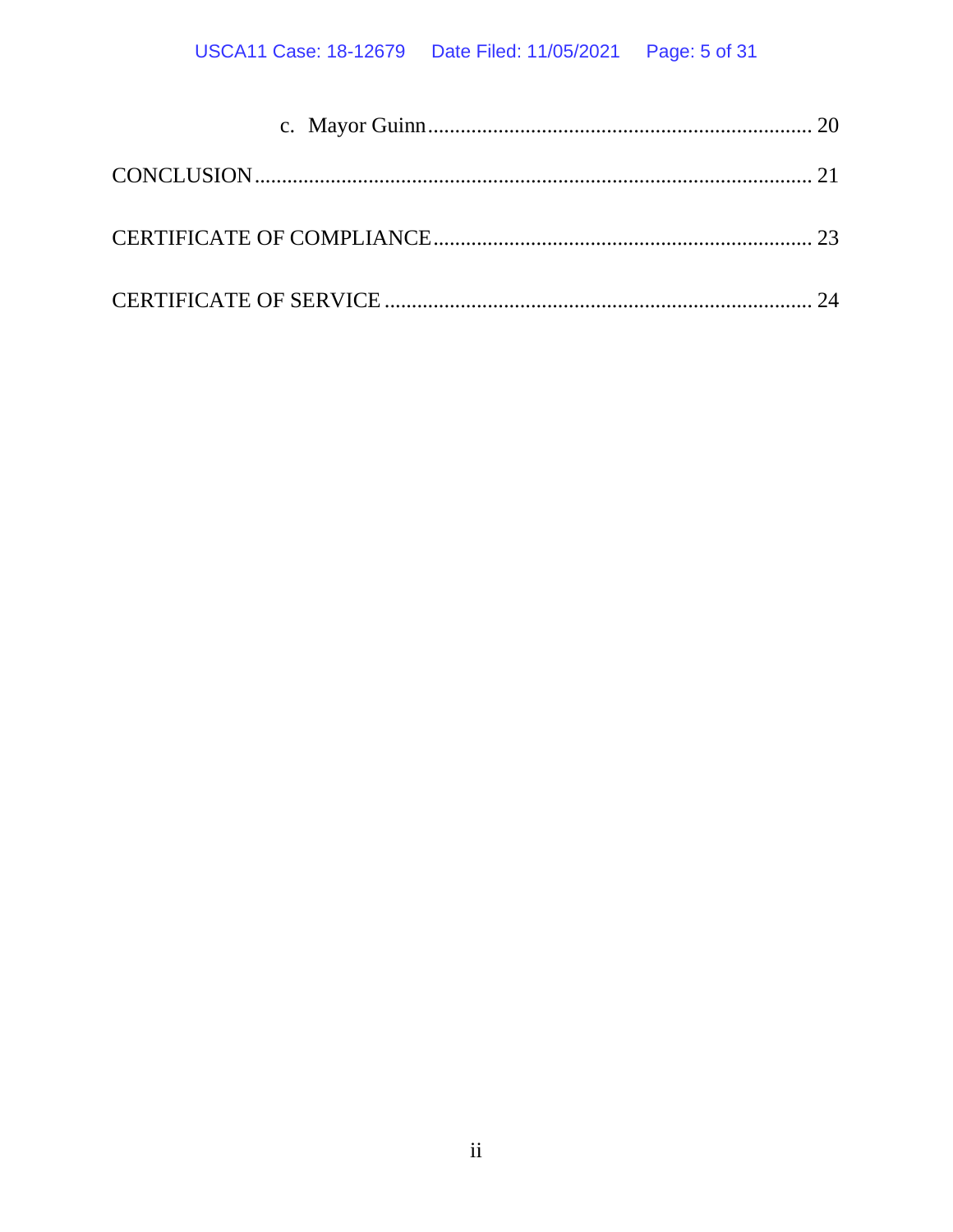# **TABLE OF AUTHORITIES**

# **Cases**

| Allen v. Consol. City of Jacksonville,         |
|------------------------------------------------|
| *Am. Legion v. Am. Humanist Ass'n,             |
| Brown v. Gilmore,                              |
| Capital Square Rev. & Advisory Bd. v. Pinette, |
| Carney v. Adams,                               |
| Carter v. Broadlawns Med. Ctr.,                |
| Engel v. Vitale,                               |
| Katcoff v. Marsh,                              |
| Kondrat'yev v. City of Pensacola,              |
| Lee v. Weisman,                                |
| Lemon v. Kurtzman,                             |
| Lynch v. Donnelly,<br>21                       |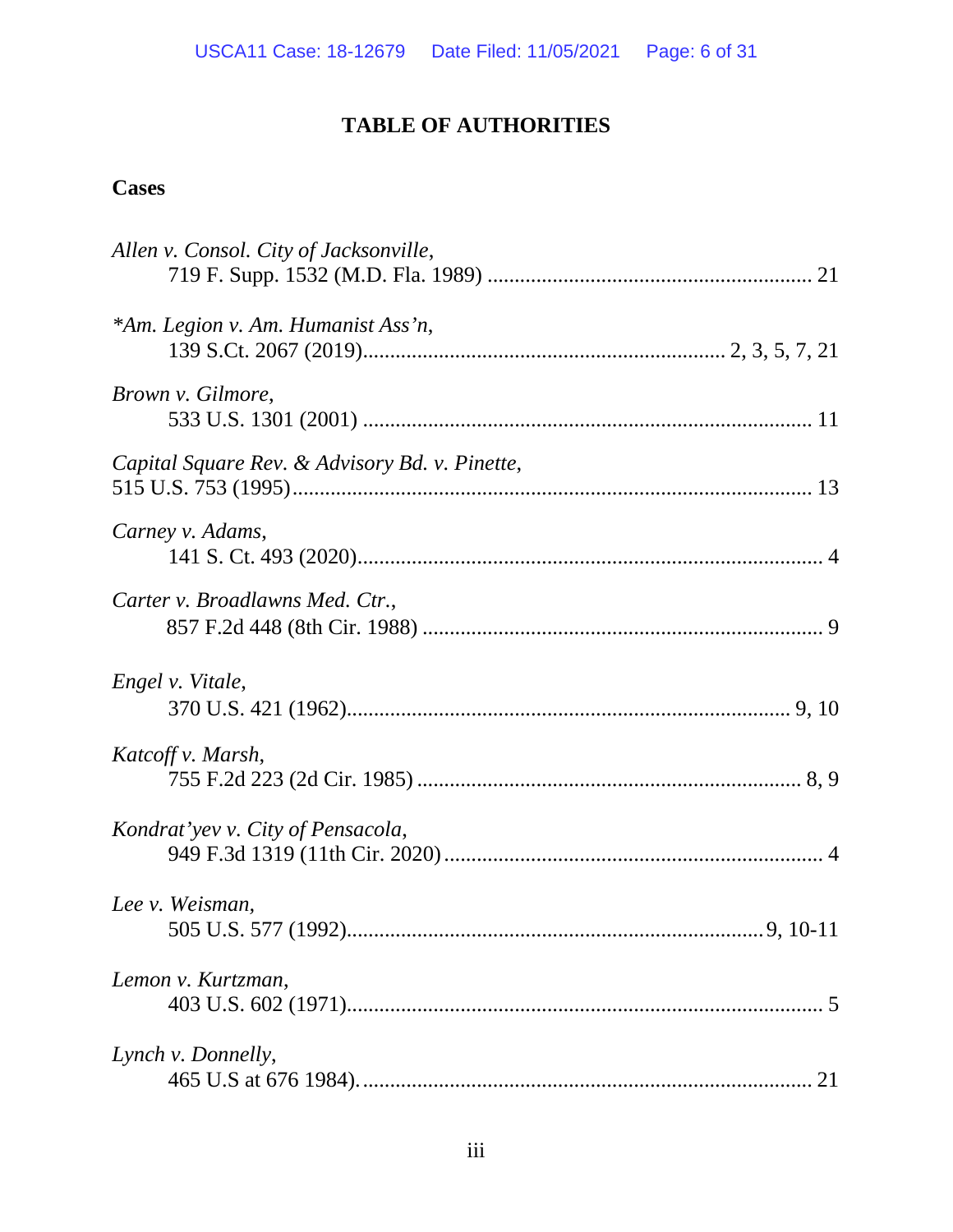# USCA11 Case: 18-12679 Date Filed: 11/05/2021 Page: 7 of 31

| *Marsh v. Chambers,                                                           |
|-------------------------------------------------------------------------------|
| Montano v. Hedgepeth,                                                         |
| Santa Fe Indep. Sch. Dist. v. Does,                                           |
| <i>*Town of Greece v. Galloway,</i>                                           |
| Uzuegbunam v. Preczewski,                                                     |
| Valley Forge Christian Coll. v. Ams. United for Separation of Church & State, |
| Wallace v. Jaffree                                                            |
| Walz v. Tax Comm'n of the City of New York,                                   |
| West Virginia State Bd. of Educ. v. Barnette,                                 |
| Williamson v. Brevard County,                                                 |

# **Other Sources**

| Chaplains of the House, History, Art & Archive of the Unites States House of |  |
|------------------------------------------------------------------------------|--|
| Representatives, https://history.house.gov/People/Office/Chaplains           |  |
|                                                                              |  |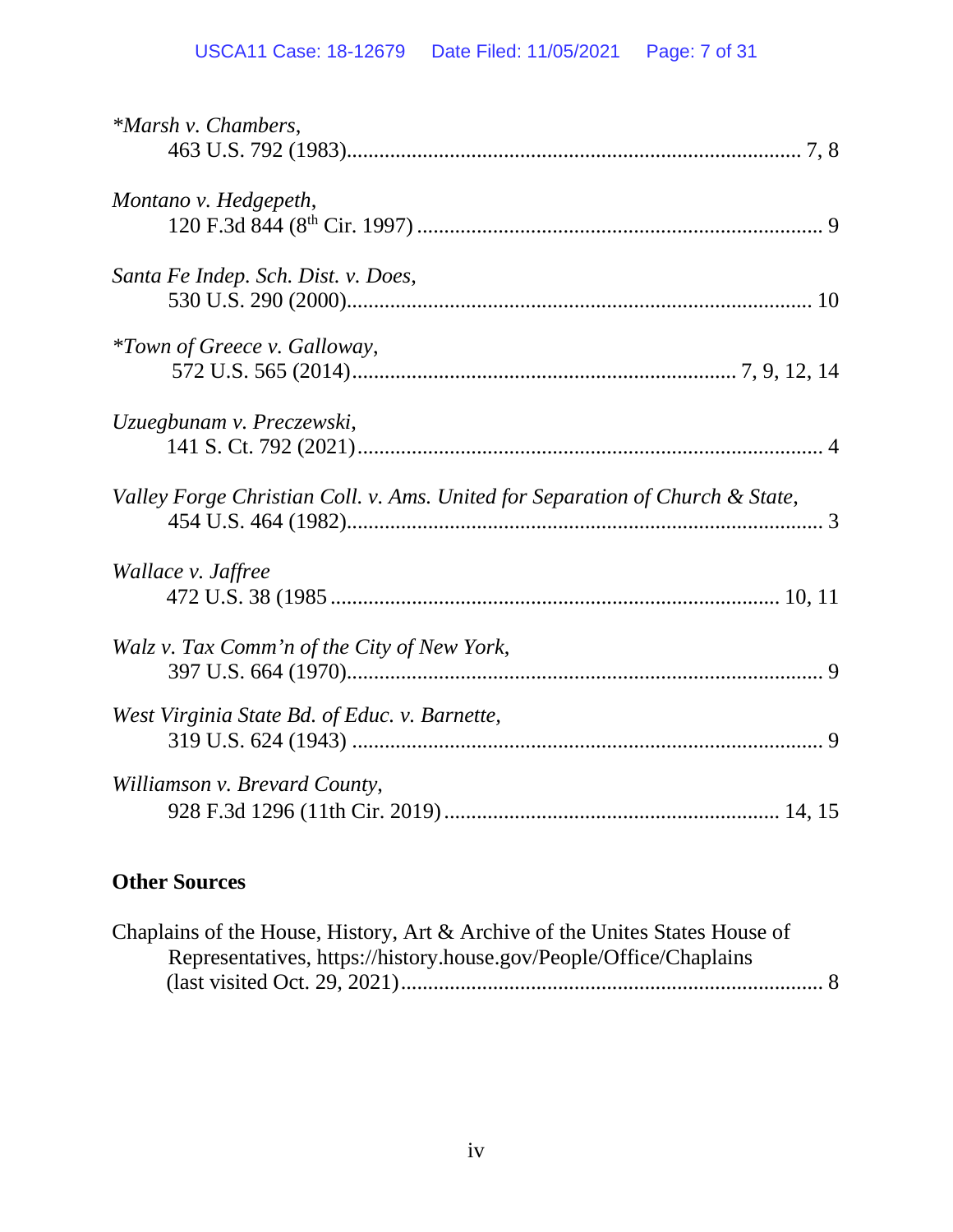# **ABBREVIATIONS**

- "R." refers to the Page ID in Appellant's Appendix
- "Br." refers to Defendants-Appellant's opening brief filed with this Court
- "App. Br." refers to Plaintiffs-Appellees' brief filed with this Court
- "OPD" refers to the Ocala Police Department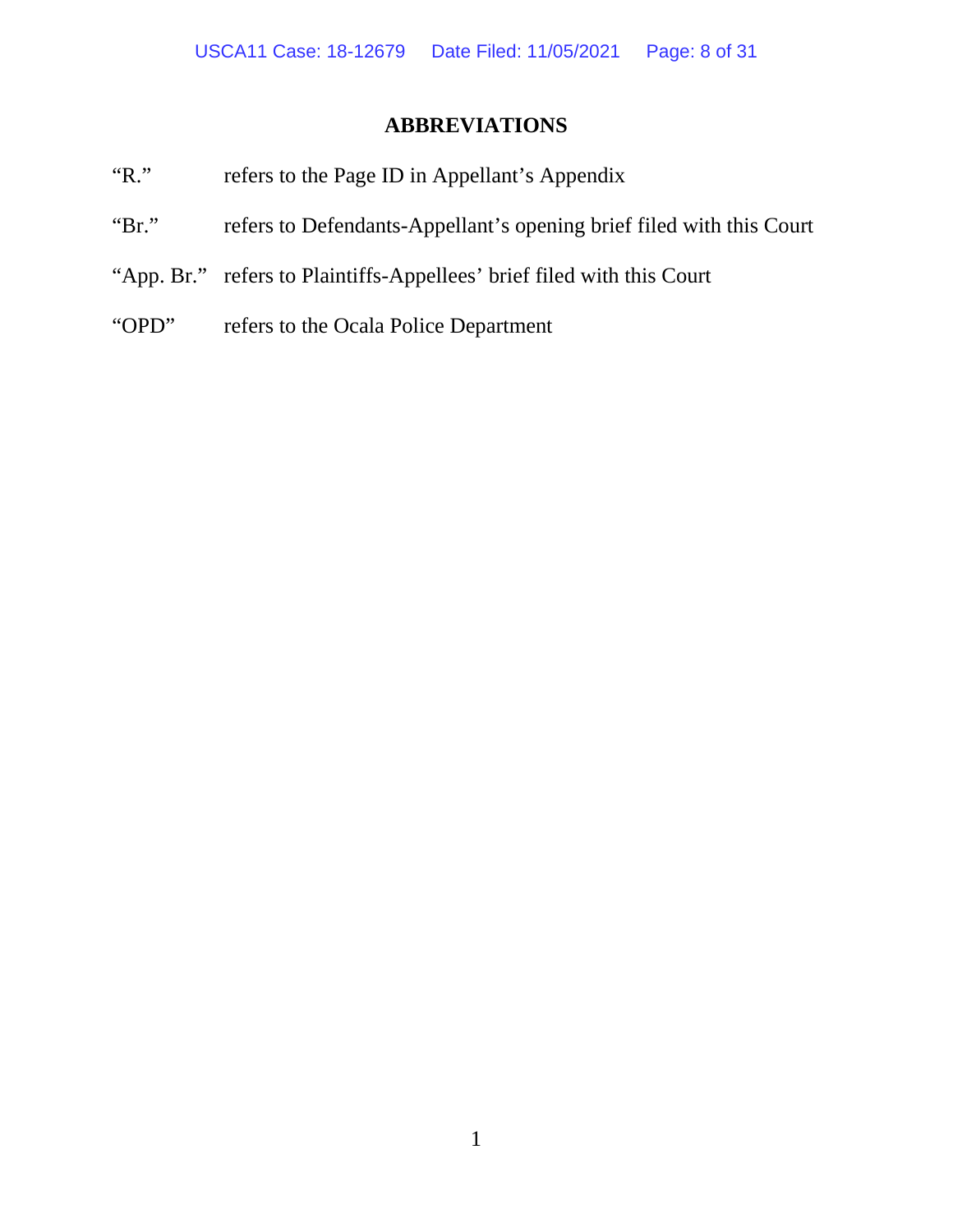#### **INTRODUCTION**

In the eyes of Plaintiffs-Appellees, the First Amendment should be interpreted in a manner that specially limits religious expression rather than protects it. To be sure, if the Vigil that took place had been a public gathering involving any nonreligious speech, Plaintiffs-Appellees would not have raised a legal challenge. Indeed, if Chief Graham had been tasked with finding a shooter at an Ocala Atheist event and, in doing so, consulted with the group's leaders and vocally supported their efforts to organize a protected First Amendment gathering, Plaintiffs-Appellees would not have filed suit, nor would they have demonized Chief Graham for his efforts as they have done here.

Rejecting our long-time history and precedent which not only permits but recognizes the important and permissible role of chaplains and public references to God and prayer by public officials, Appellees urge this Court to toss aside a host of case precedent, defy the Supreme Court's recent ruling in *American Legion v. American Humanist Association* and in essence scrub "away any reference to the divine." *Am. Legion v. Am. Humanist Ass'n*, 139 S. Ct. 2067, 2085 (2019). Indeed, Plaintiffs-Appellees advocate for a country in which chaplains are no longer permitted to lead members of the public in prayer and government officials can no longer have any association with religion at all. In fact, according to Plaintiffs-Appellees government officials must shut down protected First Amendment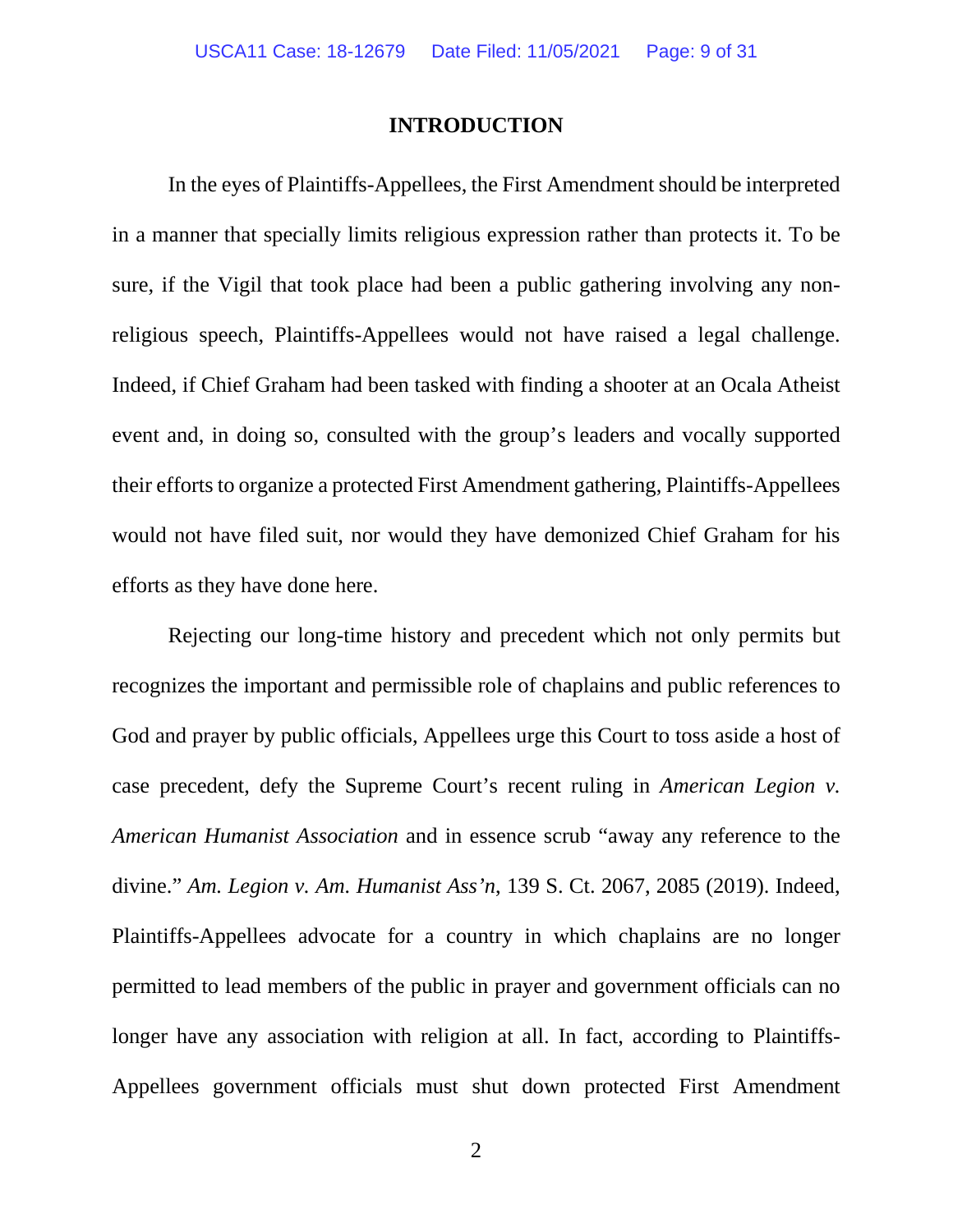gatherings out of fear of division or where there is opposition. *See* App. Br. at 21 (complaining that Chief Graham and the Mayor "allowed hundreds to show up to a prayer event," and failed to use their authority and position to cancel the Vigil, prevent chaplains from praying and/or order the police to cease cooperation with faith community leaders). This hardly seems consistent with the humanist values of "mutual care and concern," that Plaintiffs-Appellees profess much less "the Establishment Clause's tolerance" for the very practices that they recommend we abolish. *See Am. Legion*, 139 S. Ct. 2067.

#### **I. PLAINTIFFS-APPELLEES LACK STANDING.**

Plaintiffs-Appellees make no serious response to the city's argument that Plaintiffs-Appellees lack standing. As explained in Appellant City's opening brief, one cannot manufacture standing by deliberately exposing oneself to speech one finds offensive. *See Valley Forge Christian Coll. v. Am. United for Separation of Church and State*, 454 U.S. 464, 485 (1982) (noting that offense is "the psychological consequence presumably produced by observation of conduct with which one disagrees." Plaintiffs-Appellees do not point to evidence in the record to dispute that the injury alleged here is one of offense).  $\frac{1}{1}$  Nor do Plaintiffs-Appellees

<sup>&</sup>lt;sup>1</sup> In seeming recognition of the insufficiency here, counsel for Appellees appears to allege a new offense or injury on their behalf – this time one that offends humanist "aspirations" or values, *see* App. Br. at 17 (citing a 2021 statement describing humanist values) but such an assertion is nowhere in the record below). To be sure,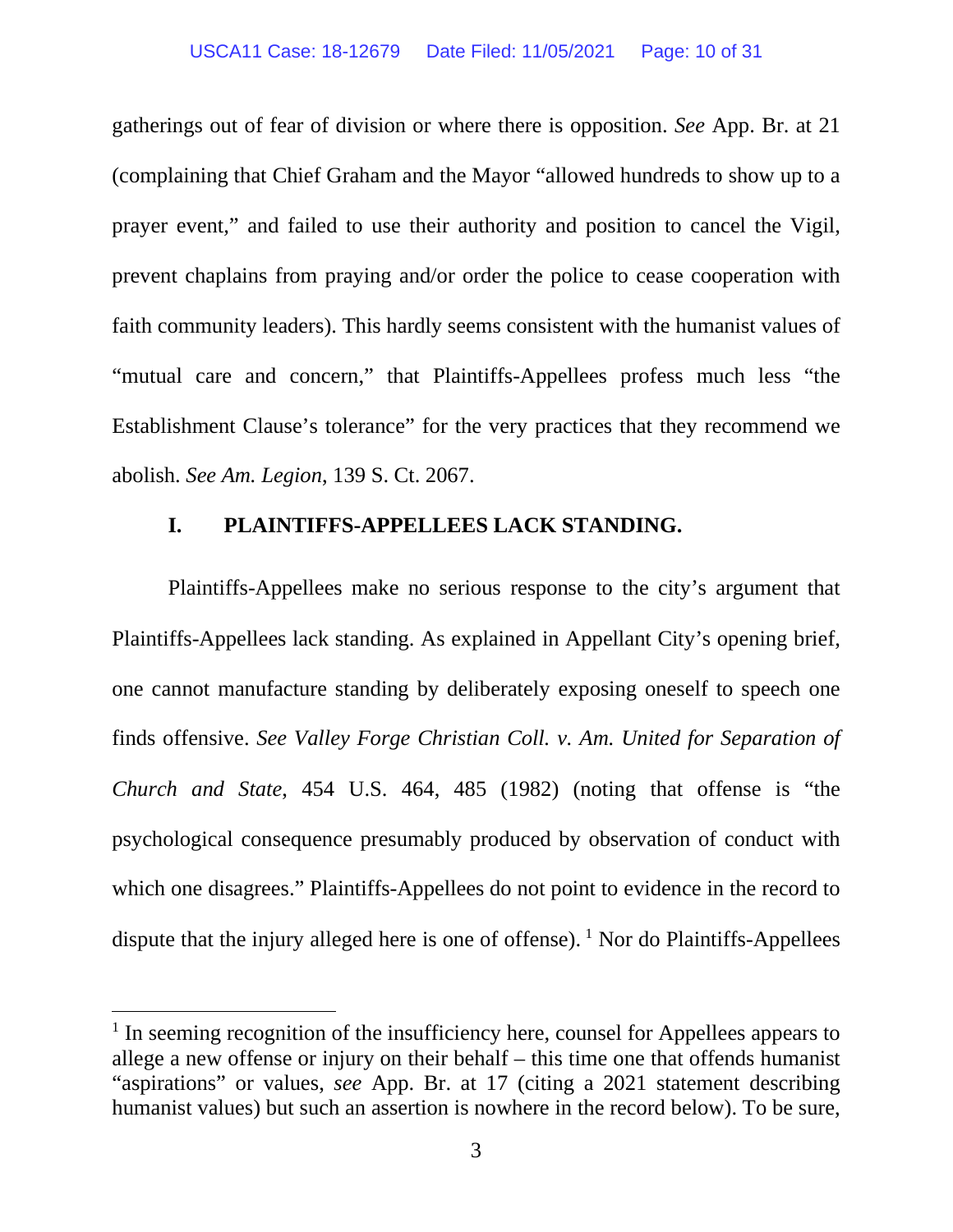#### USCA11 Case: 18-12679 Date Filed: 11/05/2021 Page: 11 of 31

attempt to distinguish the avalanche of case law foreclosing standing here. The Supreme Court's recent decision in *Uzuegbunam v. Preczewski*, 141 S. Ct. 792 (2021), lends no support to Plaintiffs-Appellees in this case. Appellant City does not challenge standing based on issues of mootness or nominal damages as in *Uzeugbunam*. Further, *Carney v. Adams*, 141 S. Ct. 493 (2020), affirms dismissal in this case for lack of standing. There, the Supreme Court ruled that the plaintiff had failed to show any concrete injury upon which standing could be based and ordered that the judgment be vacated and remanded with instructions to dismiss the case where, as here, the plaintiff essentially sought to engineer his own standing. 141 S.Ct. at 503. Plaintiffs-Appellees' lack of Article III standing therefore suffices to require reversal of the judgment below and remand for dismissal of this suit.

#### **II. THERE IS NO ESTABLISHMENT CLAUSE VIOLATION HERE.**

Plaintiffs-Appellees' claim likewise fails on the merits.

Last year, in addition to further narrowing the range of cases subject to the *Lemon* test, this Court identified two important considerations to guide the Court's review of certain Establishment Clause cases arising in the future. *Kondrat'yev v. City of Pensacola*, 949 F.3d 1319, 1322-23 (11th Cir. 2020). First, the proper legal analysis for reviewing "cases involving 'religious references or imagery in public

despite numerous opportunities by Plaintiffs-Appellees to articulate any number of injuries, they never did cite and have not cited to any such undisputed facts.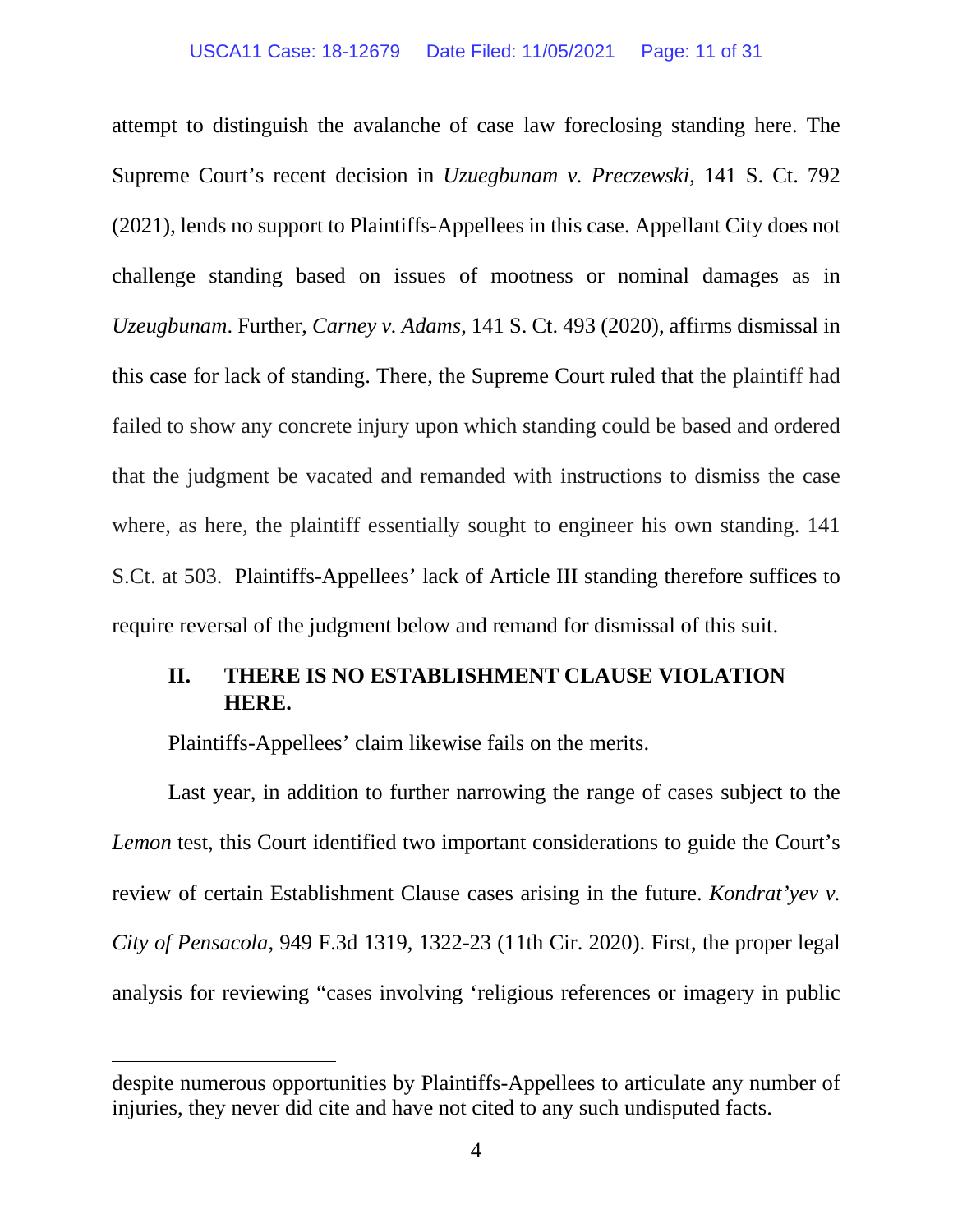#### USCA11 Case: 18-12679 Date Filed: 11/05/2021 Page: 12 of 31

monuments, symbols, displays and ceremonies'" is one that "focuses on the particular issue at hand and looks to history for guidance" – not the *Lemon* test. *Id*. (explaining that the Supreme Court "jettisoned *Lemon v. Kurtzman*, 403 U.S. 602 (1971) for such cases). "Second, there is 'a strong presumption of constitutionality' for 'established, religiously expressive monuments, symbols, *and practices*.'" *Id*. (citing *Am. Legion*, 139 S. Ct. at 2085) (emphasis added). *See also id*. at 1325 (once again affirming these two principles).

In seeming recognition of the difficulties these principles pose to Plaintiff-Appellees' legal challenges and arguments, Plaintiffs-Appellees undertake a long excursion, at a high level of generality, through various aphorisms, historical references, and case excerpts, ranging even to assertions of tyranny, war and coercion. More troubling, Appellees embellish facts to fit a narrative of improper purpose, coercion, and discrimination. From the outset, and with the urging and support of the very organization serving as legal counsel in this case, Plaintiffs-Appellees were intent on suing the City. *See* App. Br. at 3; R. 3, 1978. Their characterization of the event has become even more fantastical with each stage of litigation. And now, Plaintiffs-Appellees weave a tale of how the City "delegate[ed] state authority to clergy to acquire crime evidence<sup>2</sup>; exploit[ed] clergy to pressure

<sup>&</sup>lt;sup>2</sup> Plaintiffs-Appellees fail to point to any "delegation of authority." Volunteers, several non-chaplains, took part in planning and leading the Vigil for the community.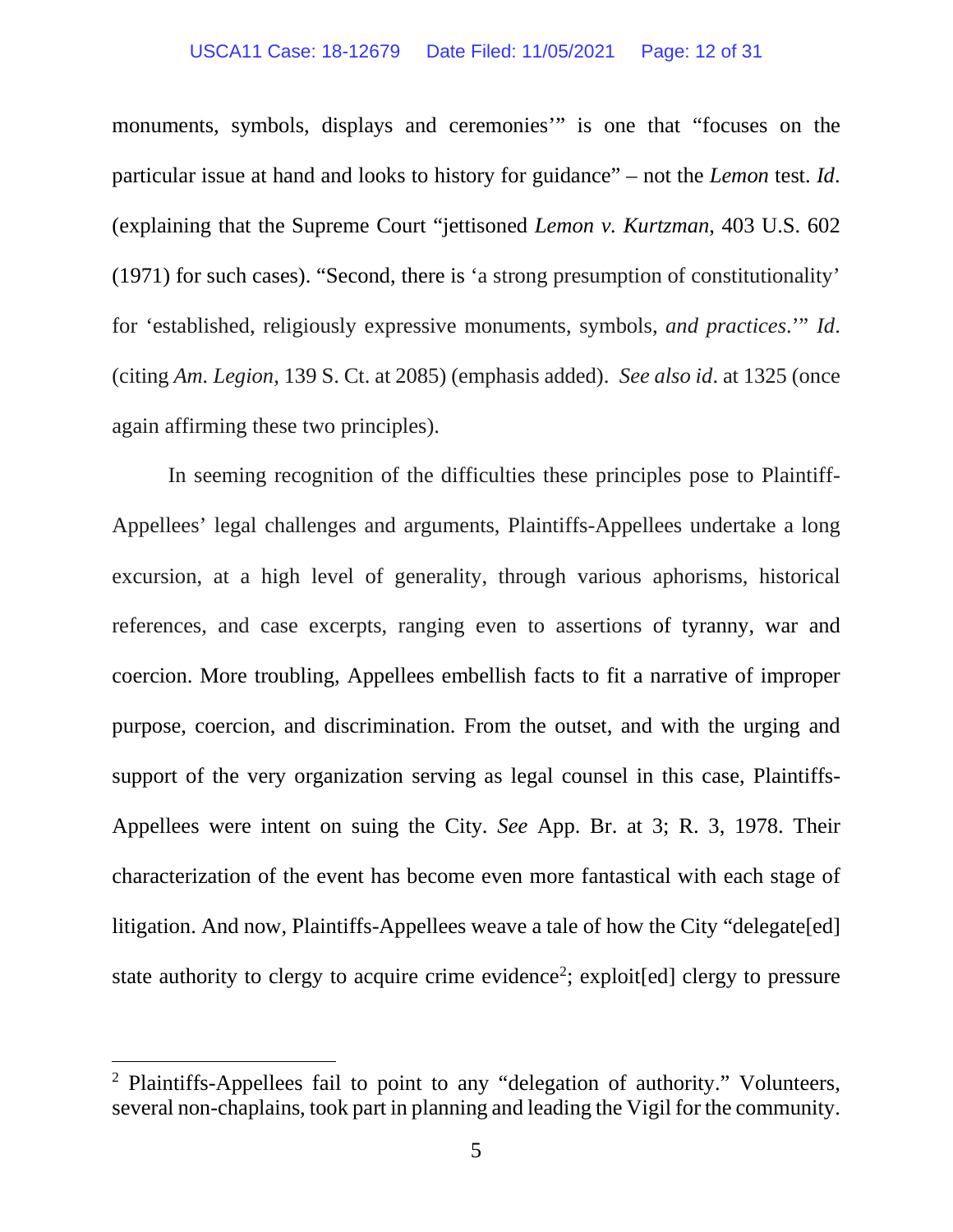worshipers" and suggests that "[p]astors and police shared authority on stage" and that the City "authored prayers and selected religious speakers." *Id.* at 62.<sup>3</sup> In reality, what occurred was a community-led prayer vigil to bring the community together following a crime spree. Volunteers and citizens attended and participated as they wished – whether it was to participate in prayer or peacefully protest. As the photographs and other evidence in the record demonstrate, a diverse group of citizens – all united by a desire to support the loss of their fellow citizens – gathered and mingled with one another and/or prayed with one another. R. 1419-24. Both those supporting the Vigil and those opposing the Vigil talked with Chief Graham who was there. *Id*.; *id*. 1403-09; R. 681-82. The gathering was peaceful and Plaintiffs-Appellees – like everyone in attendance at the Vigil – attended because they wanted to, not because they were coerced to attend.

The undisputed facts, together with applicable law, are discussed below.

### **A. Establishment Clause History and Precedent Fail To Support Plaintiffs-Appellees' Legal Challenge**.

Plaintiffs-Appellees present a host of "bedrock principles" and "evils" of the Establishment Clause. Notably absent from this tour of the Establishment Clause are cases that apply here. While Plaintiffs-Appellees do not challenge the OPD's

<sup>3</sup> Had there been improper evidence-gathering methods, that would, be a matter for criminal procedural objections for the accused shooter, not a matter of Establishment Clause adjudication.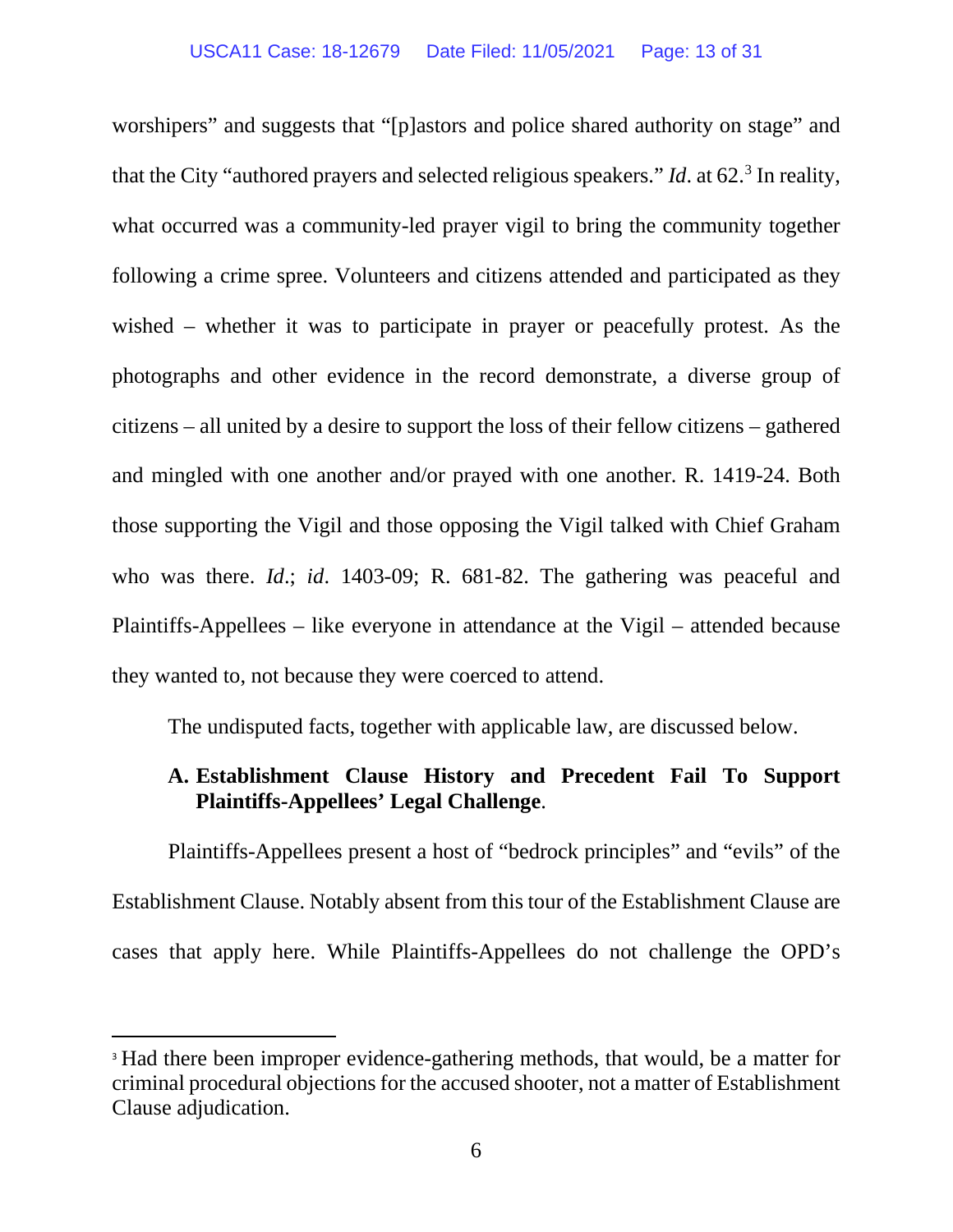#### USCA11 Case: 18-12679 Date Filed: 11/05/2021 Page: 14 of 31

chaplain program, they do take issue with select volunteer chaplains' participation in the Vigil. Accordingly, a history of chaplain and their roles in leading lawmakers, citizens, armies and communities during difficult times is relevant.

Courts have always granted significant deference to chaplaincy programs and legislative prayer in light of their well-established place in American history and tradition. Both practices pre-date enactment of the First Amendment and have "long been understood to be compatible with the Establishment Clause." *Town of Greece v. Galloway*, 572 U.S. 565, 575 (2014). *See also Am. Legion*, 139 S. Ct. 2087 (citing *Town of Greece*, 572 U.S. at 576, and noting that "the decision of the First Congress to 'provid[e] for the appointment of chaplains only days after approving language for the First Amendment demonstrates that the Framers considered legislative prayer a benign acknowledgment of religion's role in society.'"). *See also id.* (citing *Marsh v. Chambers*, 463 U.S. 792, 787-88 (1983), and noting further that "Congress for more than 200 years had opened its sessions with a prayer and that many state legislatures had followed suit."). Indeed, "the men who wrote the First Amendment Religion Clause did not view paid legislative chaplains and opening prayers as a violation of that Amendment." *Marsh*, 463 U.S. at 788. Any challenged conduct taking place "before and contemporaneous with the adoption of the Establishment Clause" must be granted "weighty evidence" that such conduct was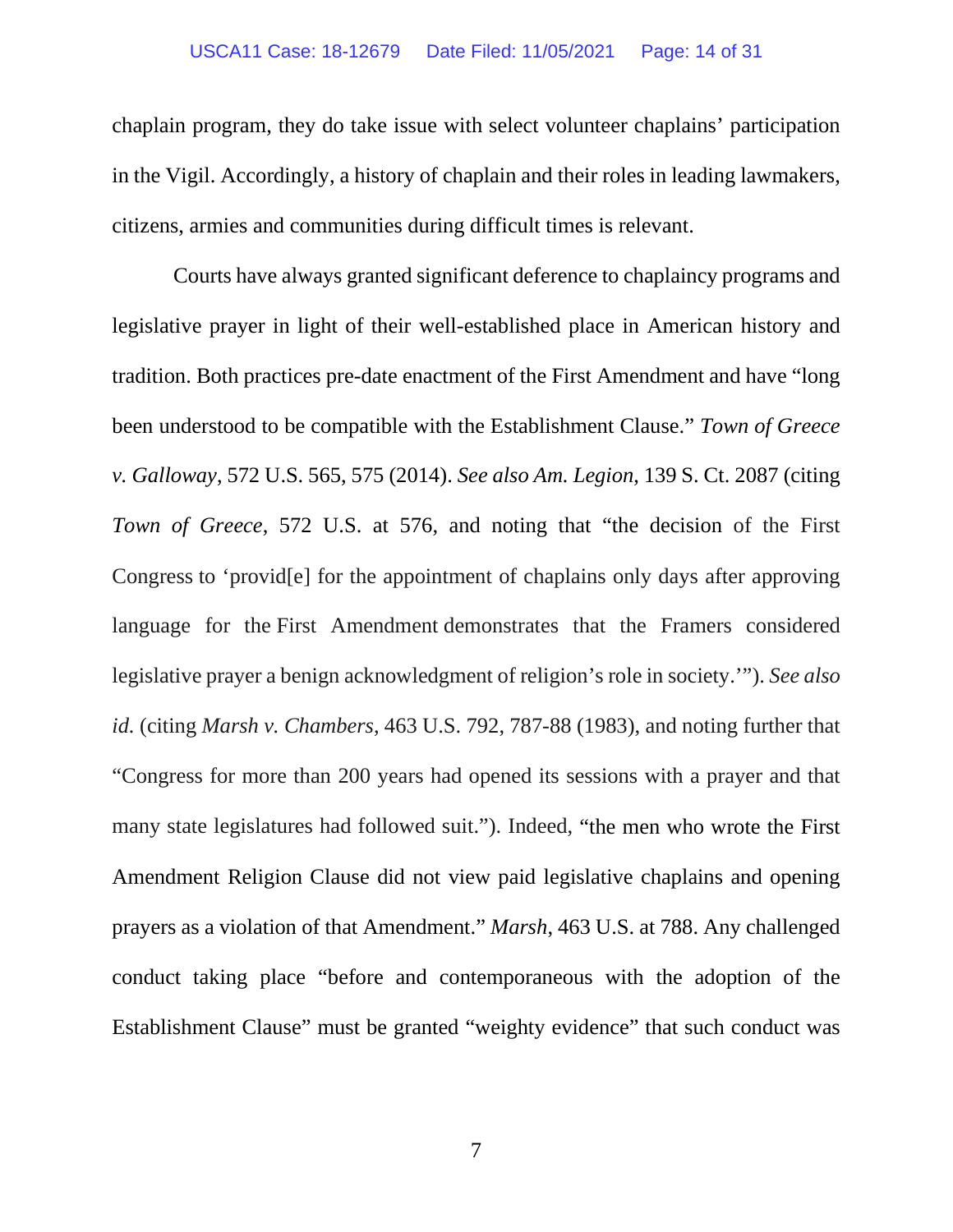not intended to be prohibited under the Clause. *Katcoff v. Marsh*, 755 F.2d 223, 232 (2d Cir. 1985).

Appellant City provided a brief history of some of these long-time practices in its opening brief. Chaplaincies are no exception. As already noted, legislative chaplains have been customary since the late 1700s. Their responsibilities include "prayer at the commencement of each sitting of the House, hosting clergy, and ministry . . . with spiritual care and counsel, prayer services, discussion events and other activities." *Chaplains of the House*, History, Art & Archive of the United States House of Representatives, https://history.house.gov/People/Office/Chaplains/ (last visited Oct. 29, 2021).4

 Additionally, in *Katcoff v. Marsh*, the court upheld the Army's chaplaincy program. 755 F.2d at 238. The court noted that while such a program might violate the *Lemon* test (if viewed with that lens alone and without a review of history), providing armed forces with a military chaplaincy "began during Revolutionary days" and "has continued ever since then, with the size of the chaplaincy growing larger in proportion to the increase in the size of our Army." *Id.* at 225. In addition to chaplains, the military employs civilians to assist them including assistants, organists, voluntary religious teachers, contract clergy and the like. *Id*. at 229. *See* 

<sup>&</sup>lt;sup>4</sup> As the list of chaplains for Congress over the years indicates, the majority of the chaplains have represented the Christian faith.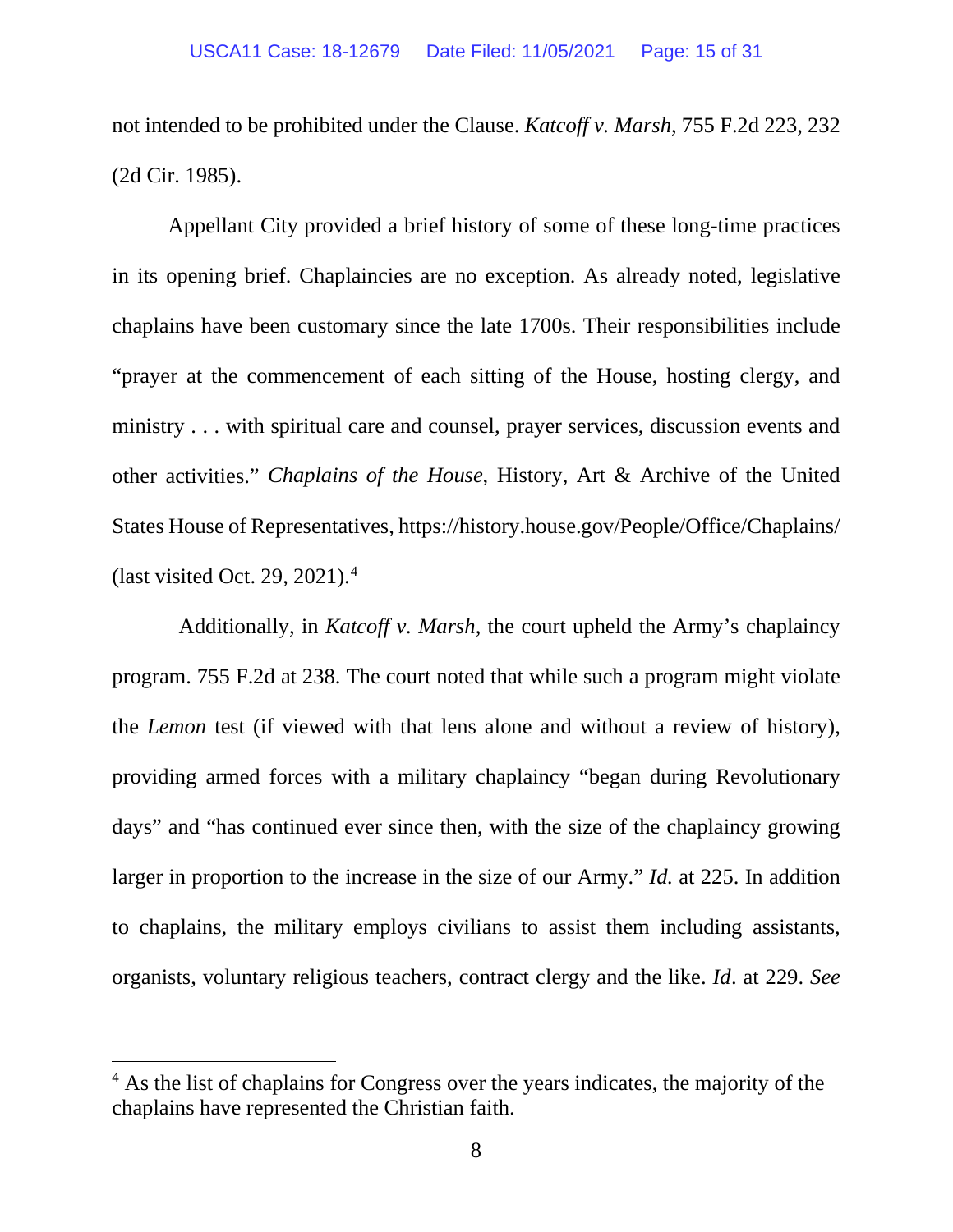*also Montano v. Hedgepeth*, 120 F.3d 844, 850 n. 10 (8th Cir. 1997) (adjudicating dispute arising in prison chaplain context); *Carter v. Broadlawns Med. Ctr.*, 857 F.2d 448, 453 (8th Cir. 1988) (upholding the practice of providing hospital patrons chaplains).

In sum, the Establishment Clause, together with certain practices – including the ones here of volunteer chaplains participating in a community prayer vigil and government officials expressing support for and calling for prayer – cannot be viewed as if they exist in a sterile vacuum. The historical background is important "to the extent it sheds light on the purpose of the Framers of the Constitution." *Katcoff*, 755 F.2d at 233. *See also id*. ("in interpreting the Bill of Rights such 'an unbroken practice is not something to be lightly cast aside.' *Walz v. Tax Commission*, 397 U.S. 664, 678 (1970)").

#### **B. School Prayer Cases Relied Upon By Plaintiffs-Appellees Are Both Factually and Legally Inapposite Here**.

There is little dispute that school prayer cases are distinct from many other Establishment Clause cases because of the potential for coercion. *Town of Greece*, 572 U.S. at 590-91; *West Virginia State Bd. of Educ. v. Barnette,* 319 U.S. 624, 660 (1943) (determining that school-aged children have "impressionable minds," and are more "susceptible to religious indoctrination or peer pressure" than adults). *See also Lee v. Weisman,* 505 U.S. 577, 592 (1992) (citing *Engel v. Vitale*, 370 U.S. 421 (1962), and specifically noting that "prayer exercises in public schools carry a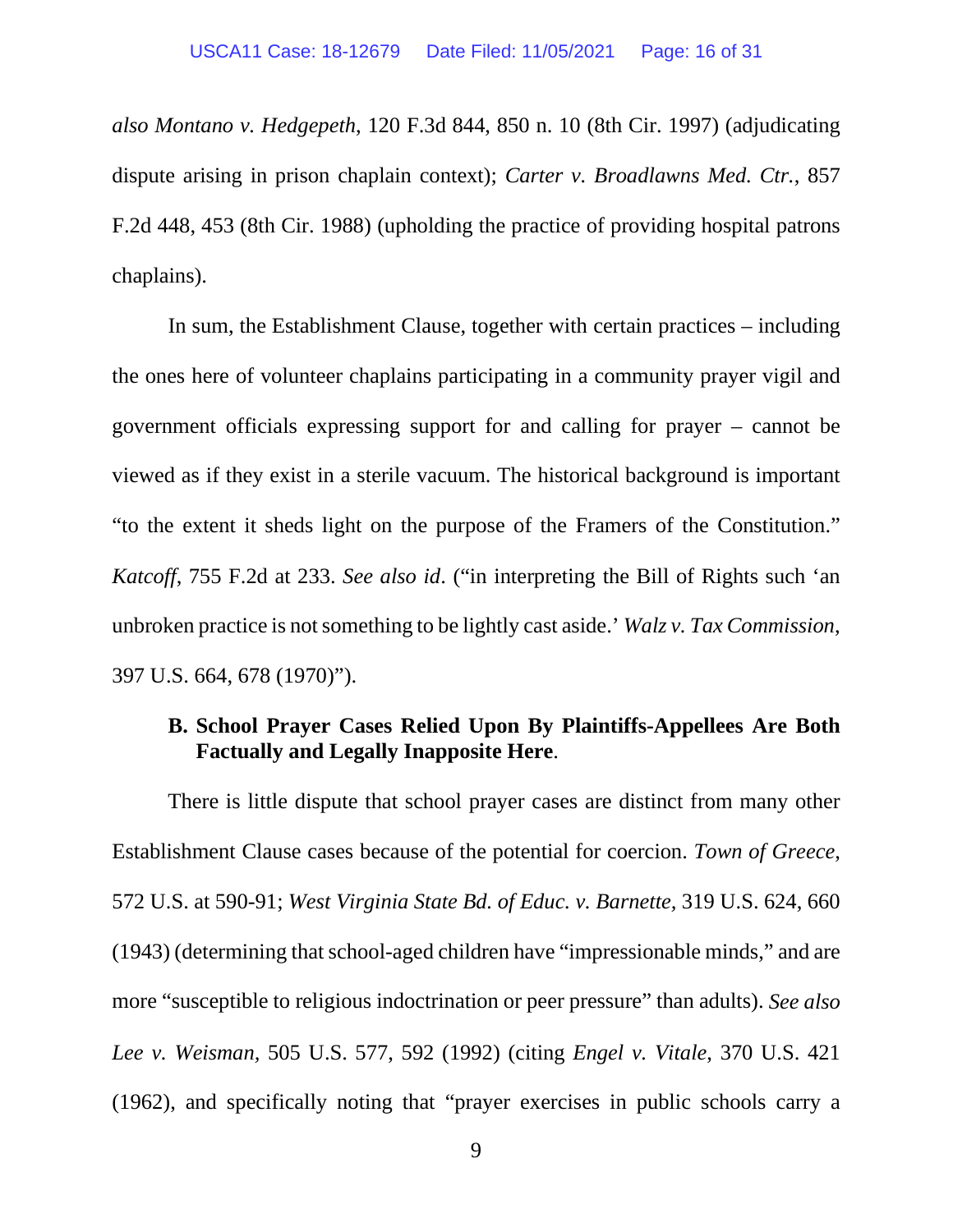particular risk of indirect coercion" that is "pronounced")*; Santa Fe Indep. Sch. Dist. v. Doe, 5*30 U.S. 290, 296-97; 309-10 (2000) (specifically noting the "imposition of coercion upon" students). Plaintiffs-Appellees therefore err in urging that school prayer cases are controlling here. App. Br. at 45 (relying upon *Engel, Lee, Santa Fe Indep. Sch. Dist., and Wallace v. Jaffree*, 472 U.S. 38 (1985).

In addition to the obvious legal distinctions, there are significant factual distinctions in these cases further undermining their persuasive authority and applicability here. For example, in *Engel*, a state government agency recommended, and a governing school board directed, that a prayer be said aloud by each class in the presence of the teacher at the beginning of each school day. 370 U.S. at 422. The prayer was written by governing authorities. *Id*. Again, in *Santa Fe*, school officials enacted a policy to provide for a time of prayer "on government property at government-sponsored school-related events." 530 U.S. at 302. The Court held the school policy unconstitutional because of the extensive control maintained by schools over the message to be delivered. *Id.* at 303 (noting only one student was given access to the stage for the entire season and the statement or invocation was subject to specific regulations and confined to certain content for which the school was required to approve before it was delivered).

Similarly, in *Lee*, school officials invited members of the clergy to offer invocation and benediction prayers as part of the formal graduation ceremonies.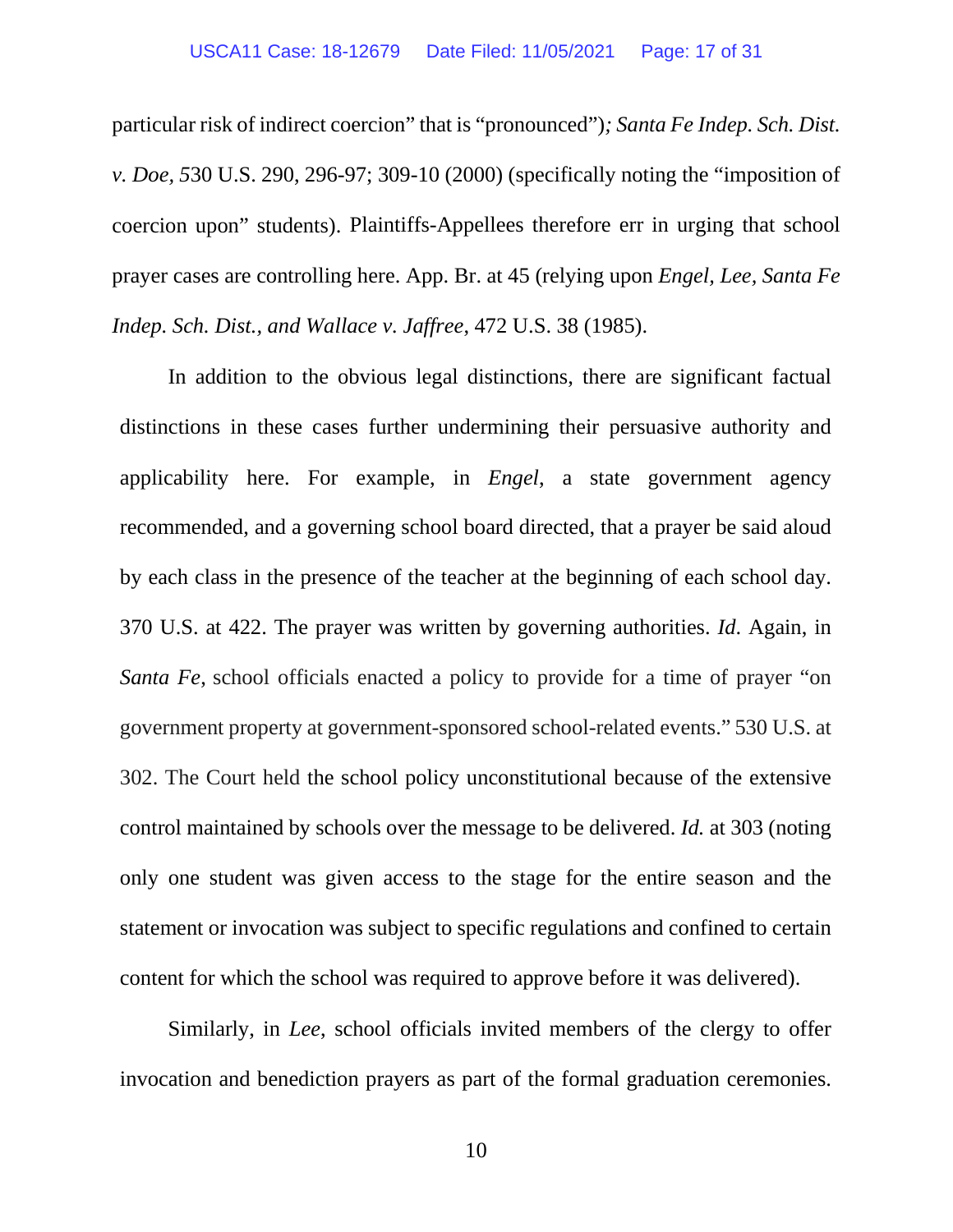505 U.S. at 580. The Court held the practice unconstitutional noting that students' "attendance and participation in the state-sponsored religious activity are in a fair and real sense obligatory." *Id*. at 586.

Finally, in *Wallace*,<sup>5</sup> the Court applied the Lemon test to find that a state legislature's bill declaring a period of silence "for meditation or voluntary prayer" was unconstitutional because the evidence showed that the stated purpose was to return prayer to schools, and no secular purpose was present. 472 U.S. at 55-58.

In stark contrast here, no governing body enacted a law or any other official policy in support of regular prayer. The Vigil was a one-time event. It did not take place during formal government proceedings, or on government property at a government-sponsored school event. No government officials maintained any control over the message or prayer to be provided, and attendance was not mandatory or obligatory.

## **C. The Facts Presented In This Case Do Not Support Plaintiffs-Appellees' Narrative of Coercion, Lack of Neutrality and OPD police prayer**.

*1. There is no evidence of coercion here.*

<sup>&</sup>lt;sup>5</sup> As yet another example of how important the facts presented in each case are to a proper Establishment Clause determination, *see* the Supreme Court's later decision in *Brown v. Gilmore*, 533 U.S. 1301, 1304 (2001), upholding another state's bill allowing for a moment of silence in school. There, the Supreme Court specifically noted the difference of just a few facts in *Wallace* compared to *Brown* warranting a different decision. *Id*.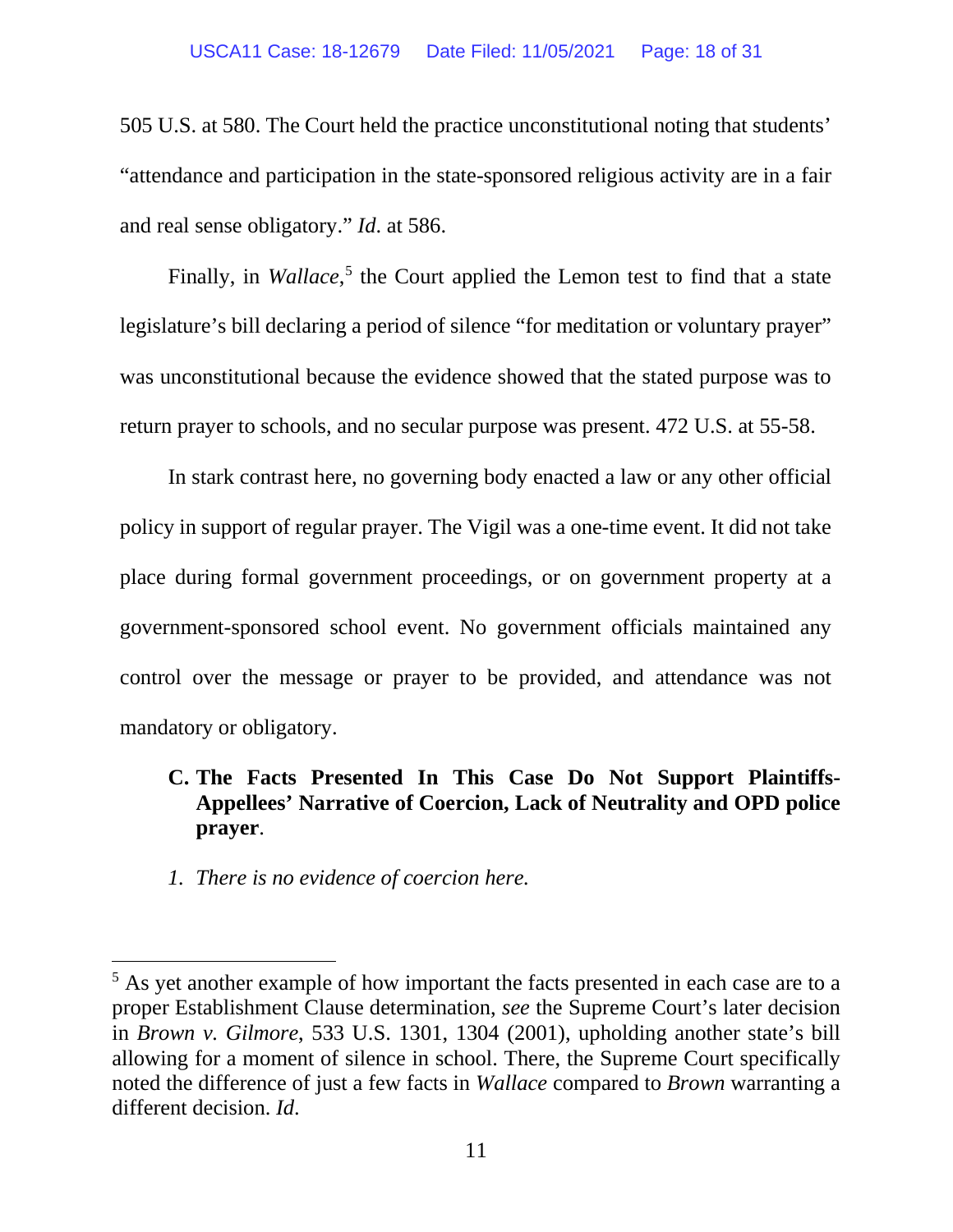#### USCA11 Case: 18-12679 Date Filed: 11/05/2021 Page: 19 of 31

As explained above, coercion was present and a compelling consideration in all the school cases cited by Plaintiffs-Appellees.

While Plaintiffs make bold claims that the City "lured hundreds" to a worship service, *see* App. Br. at 55, "pressure[ed] worshipers"6 and "influenc[ed] hundreds of worshipers," App. Br. at 28, no such evidence was presented here. There is no testimony that citizens attending the Vigil felt pressured or obligated to attend. The evidence presented demonstrates that those in attendance felt free to protest, rather than participate. App. Br. at 11 (noting that the Ocala Atheists staged a peaceful protest); Br. at 12 (Plaintiffs-Appellees' attendance served as a form of protest). Plaintiffs-Appellees testified that they attended because they wanted to. Br. at 12. *See also* R. 1411-12 (photographs of posters made and put up by "Ocala Atheists" at the Vigil expressing discontent with Chief Graham).

Further, as Appellant City explained in great detail in its opening brief, the Supreme Court has, on more than one occasion, rejected the notion that there is any element of coercion for adults and constituents in cases involve legislative prayer – even when that prayer takes place at a formal government gathering where official business will be conducted. Br. at 26-27 (citing *Town of Greece*, 572 U.S. at 590- 91).

<sup>6</sup> Exactly what these worshipers were "pressured" or "influenced" to do is never articulated by Plaintiffs-Appellees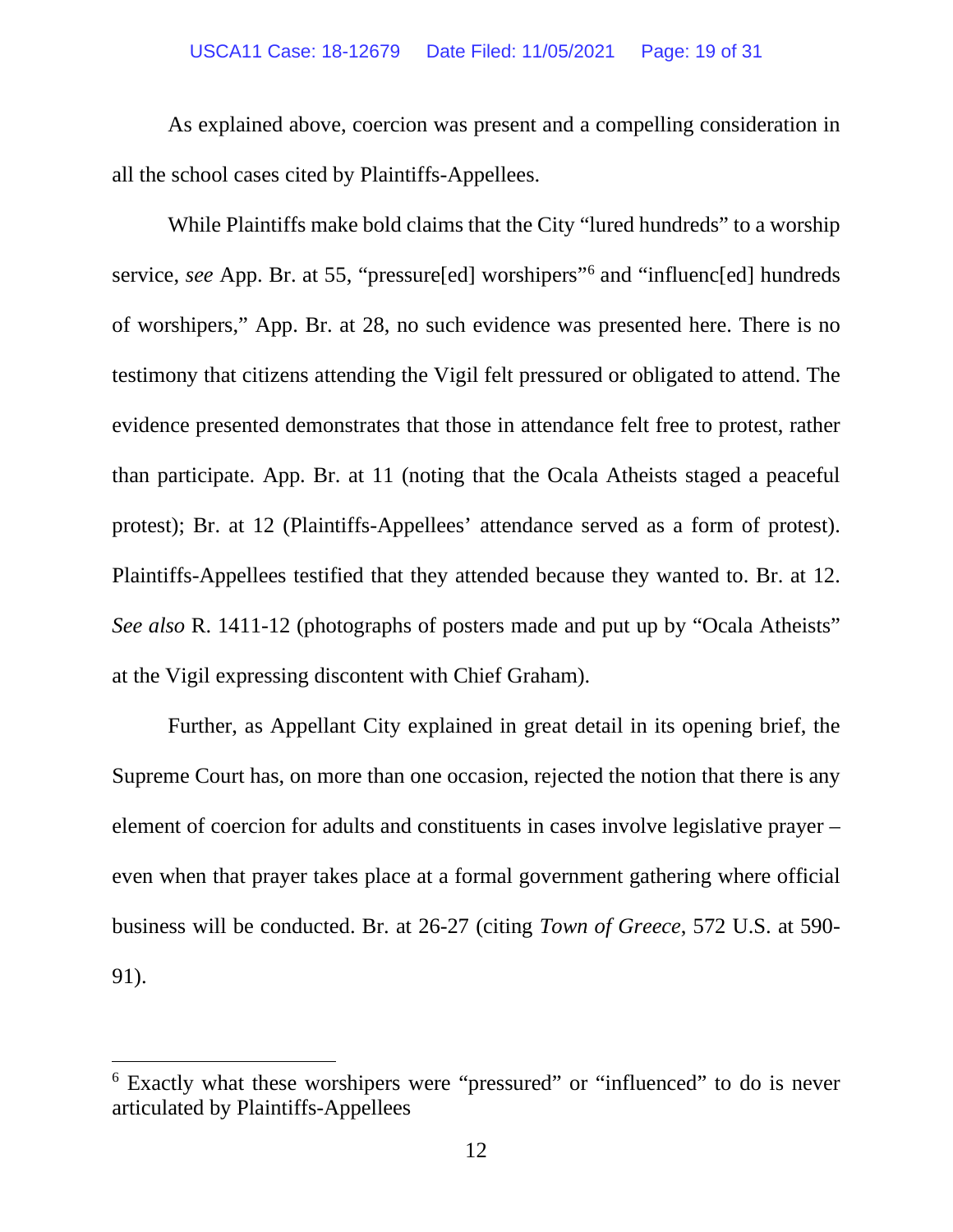#### 2. *There is no evidence of a lack of neutrality here.*

Throughout their brief, Plaintiffs-Appellees argue that those who organized the Vigil failed to maintain neutrality with regards to religion, and thus a per se violation of the Establishment Clause occurred. First, the consideration of neutrality is irrelevant when private citizens and volunteers organize and lead a religious event or gathering. *See* R. 460-461; 464-65 (corroborating testimony by both Narvella Haynes and Quintana that the Vigil was their idea; that they took responsibility for organizing the details of the Vigil and that no government funds were provided and/or used for the Vigil). The Establishment Clause does not apply to private speech. *Capital Square Rev. & Advisory Bd. v. Pinette*, 515 U.S. 753, 763 (1995) (noting that "private speech cannot be subject to veto by those who see favoritism where there is none," and that religious speech cannot violate the Establishment Clause where it is purely private and occurs in a traditional or designated public forum, publicly announced and open to all on equal terms." *Id*. at 766). The Supreme Court has also rejected the notion that the "constitutionality of legislative prayer turns on the neutrality of its content." *Town of Greece*, 572 U.S. at 580.

Plaintiffs-Appellees' claims of lack of neutrality and discrimination are, once again, unsupported. Plaintiffs never assert that they requested and were denied a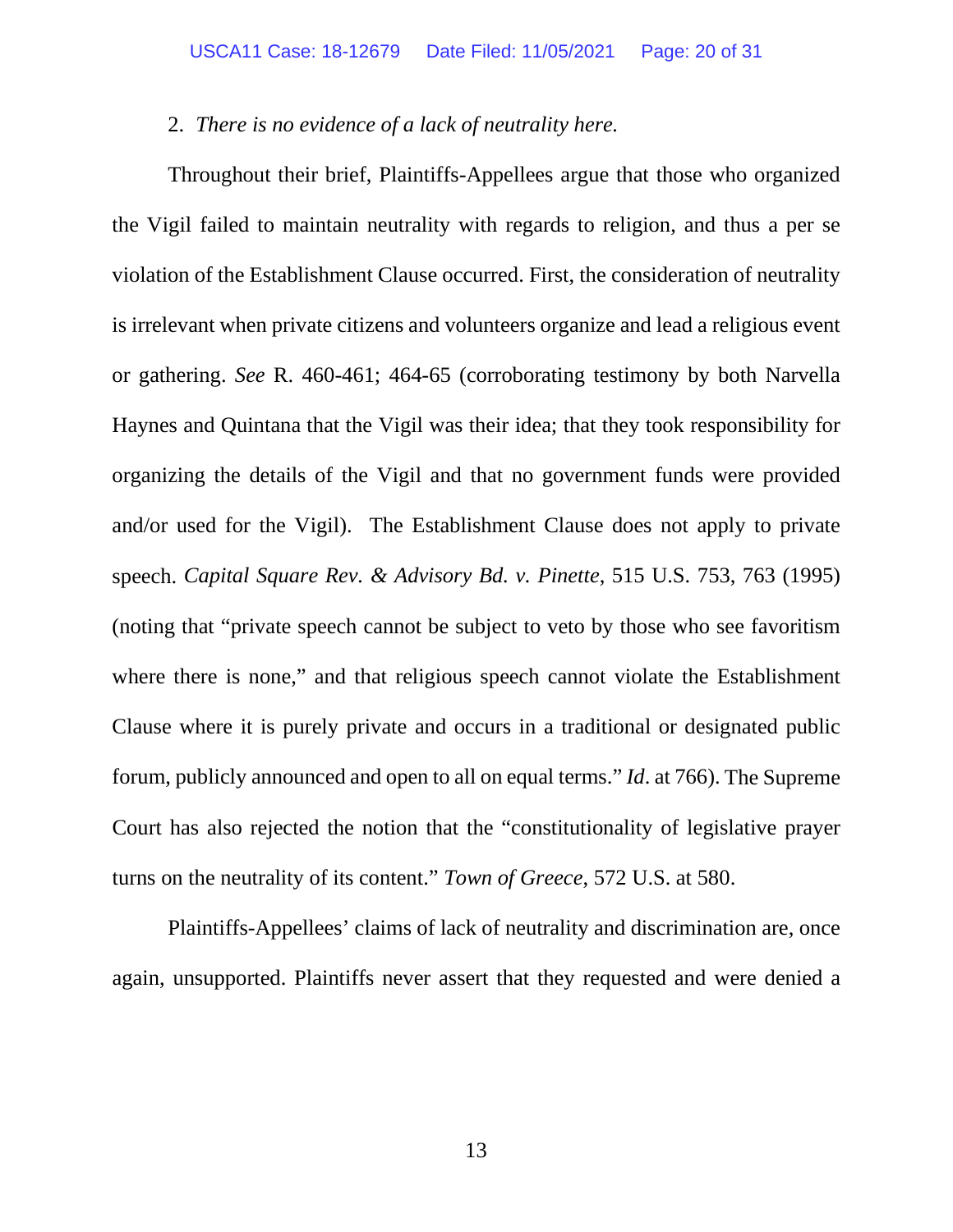request to help lead the Vigil, $<sup>7</sup>$  nor do they present any evidence that anyone else</sup> was denied the same opportunity to participate in or lead the Vigil. Chief Graham's undisputed testimony is that he believed that all citizens, regardless of their religious beliefs, were welcome to participate and speak at the Vigil. Br. at 8. In fact, when contacted by a citizen, Chief Graham encouraged him to contact the organizers for the event and participate. Br. at 8.

Accordingly, *Williamson v. Brevard County* is not applicable here. There, the Commissioners enacted a resolution and then maintained "plenary authority" or control over holding invocations and selecting the speakers. 928 F.3d 1296, 1312 (11th Cir. 2019). No evidence has been presented by Plaintiffs-Appellees in this case that Chief Graham or any other government official or employee had similar control over the Vigil or its content.<sup>8</sup> Further, while evidence of exclusion of other religions was undisputed in *Williamson* and based on the Commissioners' own admissions, *id*. at 1313, there is no such undisputed evidence presented here.

Finally, the make-up of the audience or speakers at the Vigil is not, itself, evidence of a lack of neutrality. This is especially true where, as here, the Vigil was designed to respond to the crime spree that took place in a specific faith-based community in Ocala, and to bring that community together. To be sure, if the content

<sup>7</sup> In *Williamson v. Brevard County*, Plaintiff requested and was denied the opportunity to deliver an invocation. 928 F.3d 1296 (11th Cir. 2019).

<sup>8</sup> See Section C.3 below for further discussion.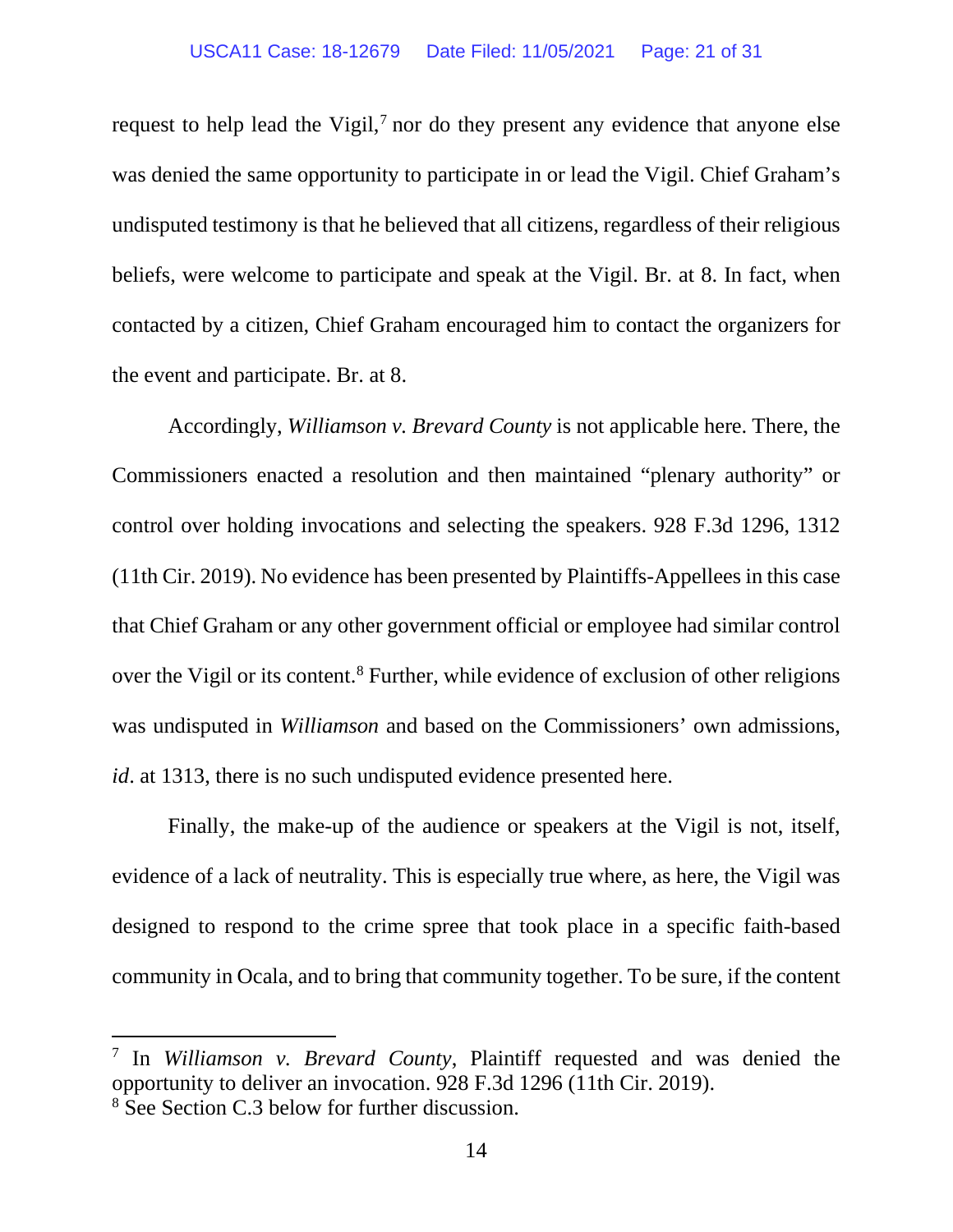of the speech at the gathering had been anything other than religious, no cry for neutrality would be made and no legal challenge brought.

Indeed, what Plaintiffs-Appellees propose Appellant City should have done to maintain neutrality would have been constitutionally suspect. Involvement by Chief Graham or other government officials to exert control over the Vigil and its speakers or to interfere with the Vigil by mandating that the Vigil be all inclusive and/or represent all religious and non-religious "faiths" would, itself, result in improper entanglement. *See Williamson*, 928 F.3d at 1313 (taking issue with the fact that the Commissioners took religious beliefs into account when selecting a speaker and "scrutinized belief systems").<sup>9</sup>

3. *The conduct actually attributable to private citizens, volunteer chaplains and City officials/employees fails to support an Establishment Clause violation.*

As this Court knows well, there is a significant difference between an employee and volunteer, as well as individuals acting in their personal capacity versus their official capacity. These distinctions are particularly important here and regularly disregarded by Plaintiffs-Appellees. For example, Plaintiffs-Appellees continuously and erroneously assert that "employees" "in plain clothes," as well as

<sup>9</sup> Plaintiffs-Appellees do not challenge the chaplaincy program; they only take issue with the fact that the chaplains who volunteered and participated in the Vigil appeared to be Christian. Notably, Chief Graham testified that he invited several non-Christians to serve as chaplains over the course of his career, that he would certainly accept them and that he had Muslim chaplains in the past. R. 955-56.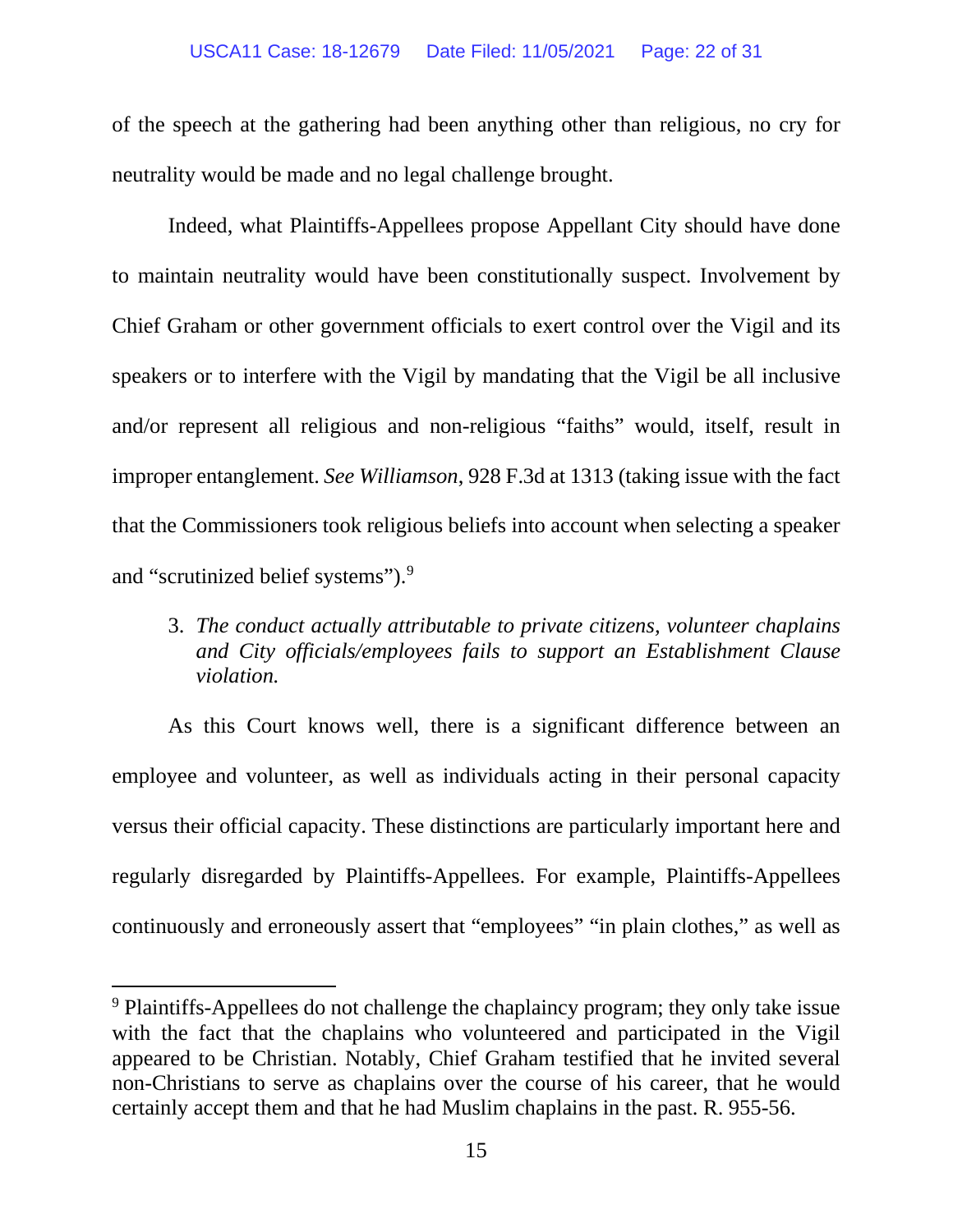"OPD staff" led the Vigil and that other uniformed police "interrogated" witnesses during the event. App. Br. at 10 (alleging "an employee who was not in uniform" [i.e. Edwards] was on stage during the Vigil). *See also id*. at 6, 50 (alleging uniformed and maybe even plain clothed officers "interrogated witnesses").

The conduct of all relevant parties and inconsistent statements as to each made by Plaintiffs-Appellees is addressed below.

#### *a. Private citizens and volunteer chaplains*

Private citizens planned and led the Vigil. R. 455-64 (affidavits of three individuals – all corroborating this fact). Plaintiffs-Appellees fail to acknowledge that the volunteer chaplains are – first and foremost – private citizens and faith leaders in the City of Ocala. R. 462-63. They serve as chaplains on a volunteer basis. *Id*. Thus, unlike legislative, military chaplains and the like, they receive no salary; they hold other full-time jobs or professions, and do not serve as employees for any government entity. *Id.* There are no taxpayer dollars utilized to compensate them for any time spent serving as chaplains. *Id.* And as already stated, Plaintiffs-Appellees cannot feign confusion regarding the difference between chaplains and OPD police and staff. They fully understood these differences. Br. at 38.

Likewise, the undisputed testimony in this case is that Captain Edwards attended the Vigil *in his capacity as a private citizen*, wearing plain clothes rather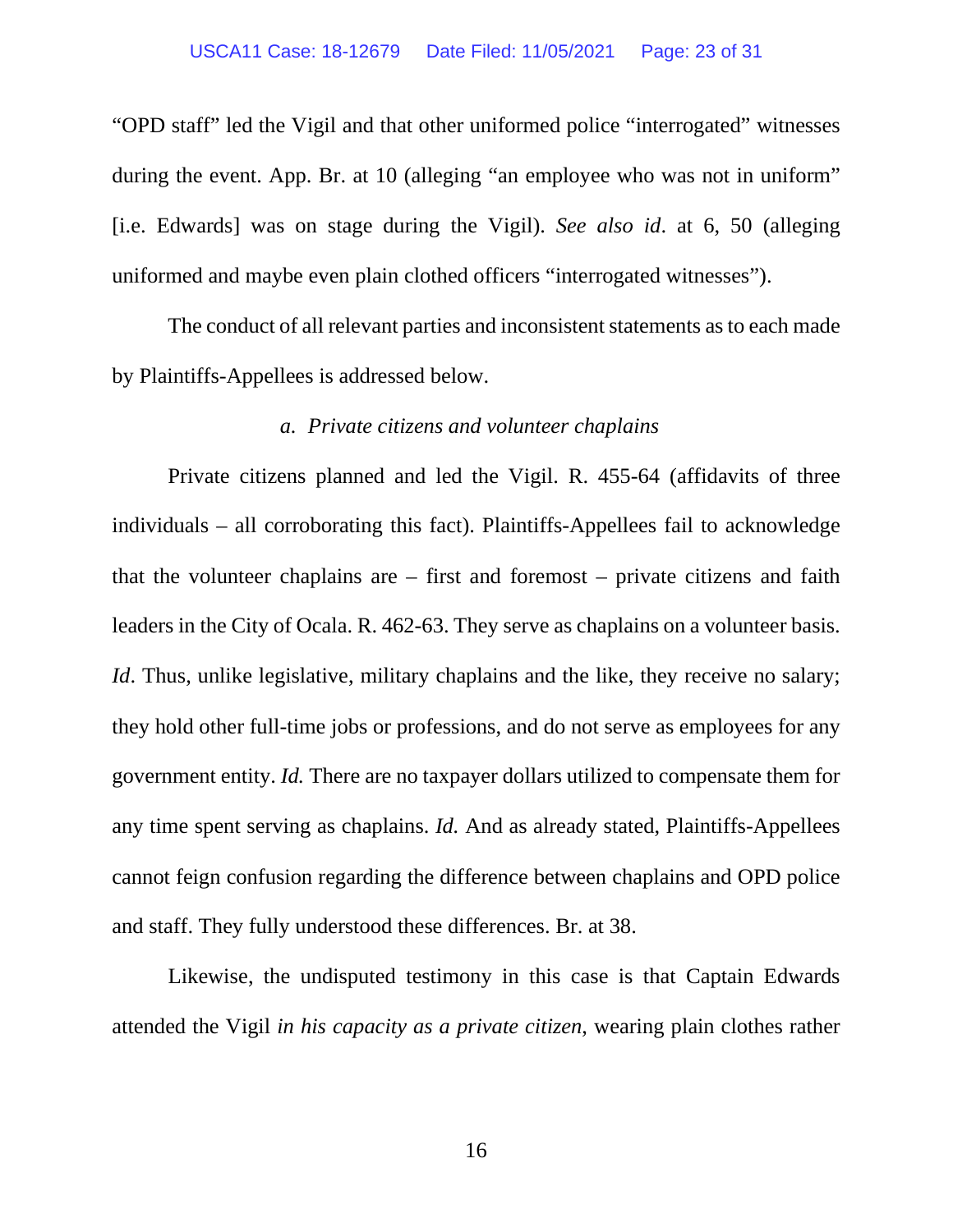than his uniform. R. at  $466$ .<sup>10</sup> He did not attend as an "employee" for the OPD.<sup>11</sup> No OPD "employee" in plain clothes was on stage. Plaintiffs-Appellees also exaggerate Edwards's involvement leading up to the Vigil. It is untrue that Captain Edwards "elicited Chaplain Quintana to help him coordinate speakers" for the event. The various pages of evidence cited fail to support any involvement by Captain Edwards in this respect. *See* App. Br. 6-7.

In sum, there was no "police-led worship activity." No "employees" led the Vigil. $^{12}$ 

#### *b. Chief Graham*

As the City outlines in its opening brief, from the time the Vigil was announced to the community to the conclusion of the event, Chief Graham's communications

 $10$  Plaintiffs-Appellees also cite to a prepared statement Edwards sent to himself  $$ purportedly comments he considered presenting at the Vigil – that mentioned his profession as a police officer, as well as a father and active member and deacon his church. Once again, this evidence does not support any suggestion that Edwards attended as a police officer. Further, no evidence was presented that Edwards actually gave the prepared statement at the Vigil, much less spoke at the Vigil.

<sup>&</sup>lt;sup>11</sup> Unfortunately, Appellees' mischaracterizations of the facts involving Captain Edwards do not end there. Appellees also assert that Captain Edwards "email[ed]" OPD staff" to thank them for putting together the Vigil. App. Br. at 11. The evidence cited, however, shows that Edwards emailed Narvella Haynes (private citizen) and Quintana (community pastor and OPD volunteer chaplain) and thanked them and all who "helped and allowed the Prayer Vigil to take place." *Id*. (citing Dkt. 54-32).

<sup>&</sup>lt;sup>12</sup> There is little evidence regarding the actual content of the speech by leaders at the Vigil other than prayers. Notably, Plaintiffs-Appellees rely primarily upon photographs to support their assertion of what was said at the Vigil. App. Br. at 10 (citing to a host of photographs and R. 1981).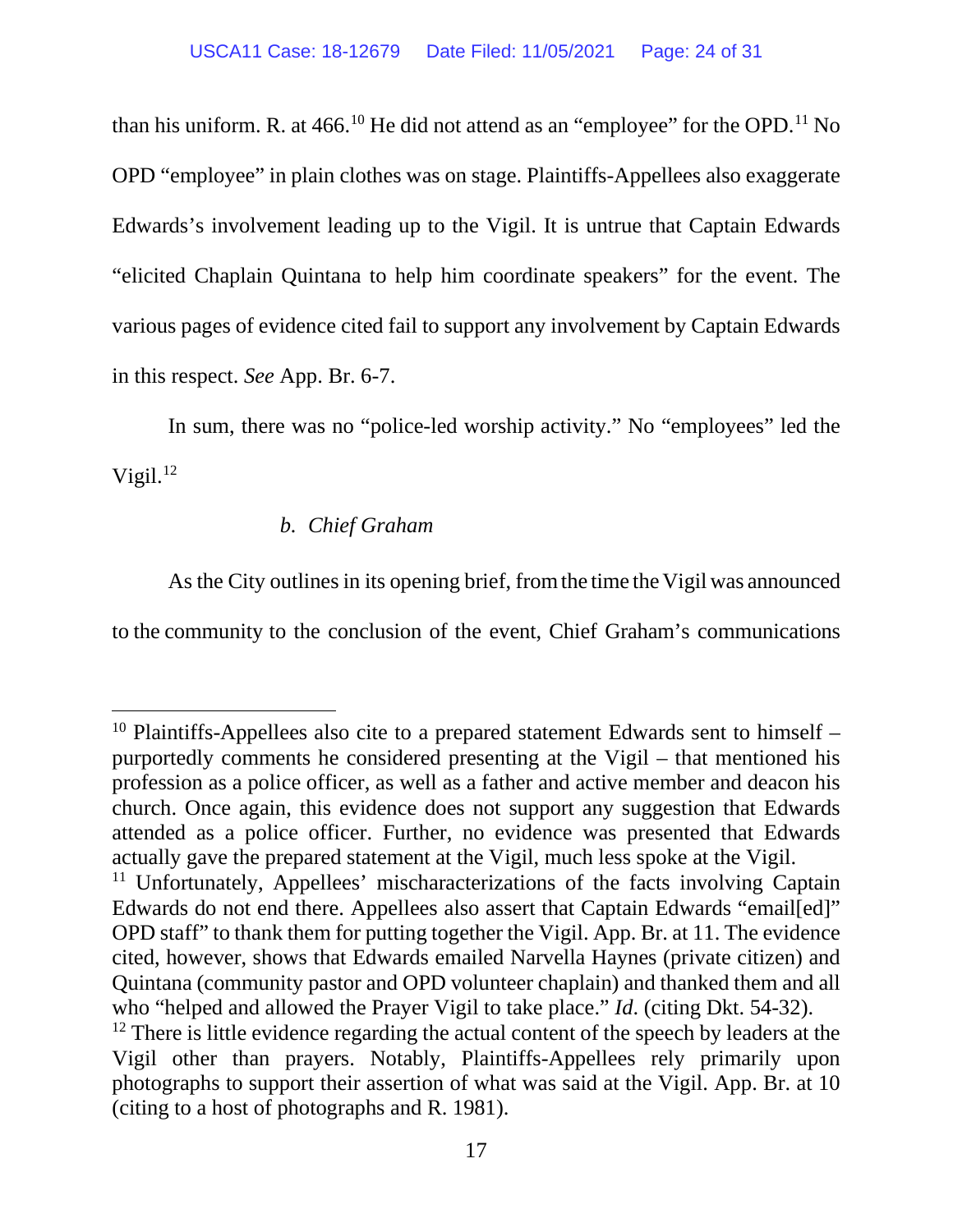with the public and his conduct consistently communicated that the Vigil was not a City or OPD event, but, instead, a community-led event. It is also undisputed, and Plaintiffs-Appellees have admitted, that it was standard for the OPD to invite citizens to attend public events and rallies in Ocala that were, in some way, associated with the interest of law enforcement. Br. at 38. In regards to the Vigil, on several occasions, Chief Graham made clear that he was not leading the event or speaking at the event and that he would not and could not cancel the event. R. 1485-87. Further, when asked by a citizen who the speakers would be and/or whether different faiths would be represented, he directed the citizen to those organizing the event. Br. 38. While Plaintiffs-Appellees point to communications Chief Graham received regarding the date and time of the Vigil, these communications were not unusual because Chief Graham made sure the OPD remained apprised of all gatherings taking place and regularly provided a police presence at each gathering, irrespective of the content and purpose.13 *Id*. Notably, while Chief Graham was kept in the loop on the details regarding the Vigil, he did not weigh in regarding the details, except as it related to the date of the event.<sup>14</sup>

<sup>&</sup>lt;sup>13</sup> Accordingly, Plaintiff-Appellees claim of improper use of taxpayer funding for a police presence at the Vigil does not serve as support for an Establishment Clause violation.

<sup>&</sup>lt;sup>14</sup> Once again, Plaintiffs-Appellants are less than forthcoming about the evidence they cite and rely upon. *See* App. B. at 7 (citing R.1451 insinuating Edwards emailed Graham, when Edwards actually emailed Chaplain Quintana, Narvella Haynes and Graham; and Graham never responded).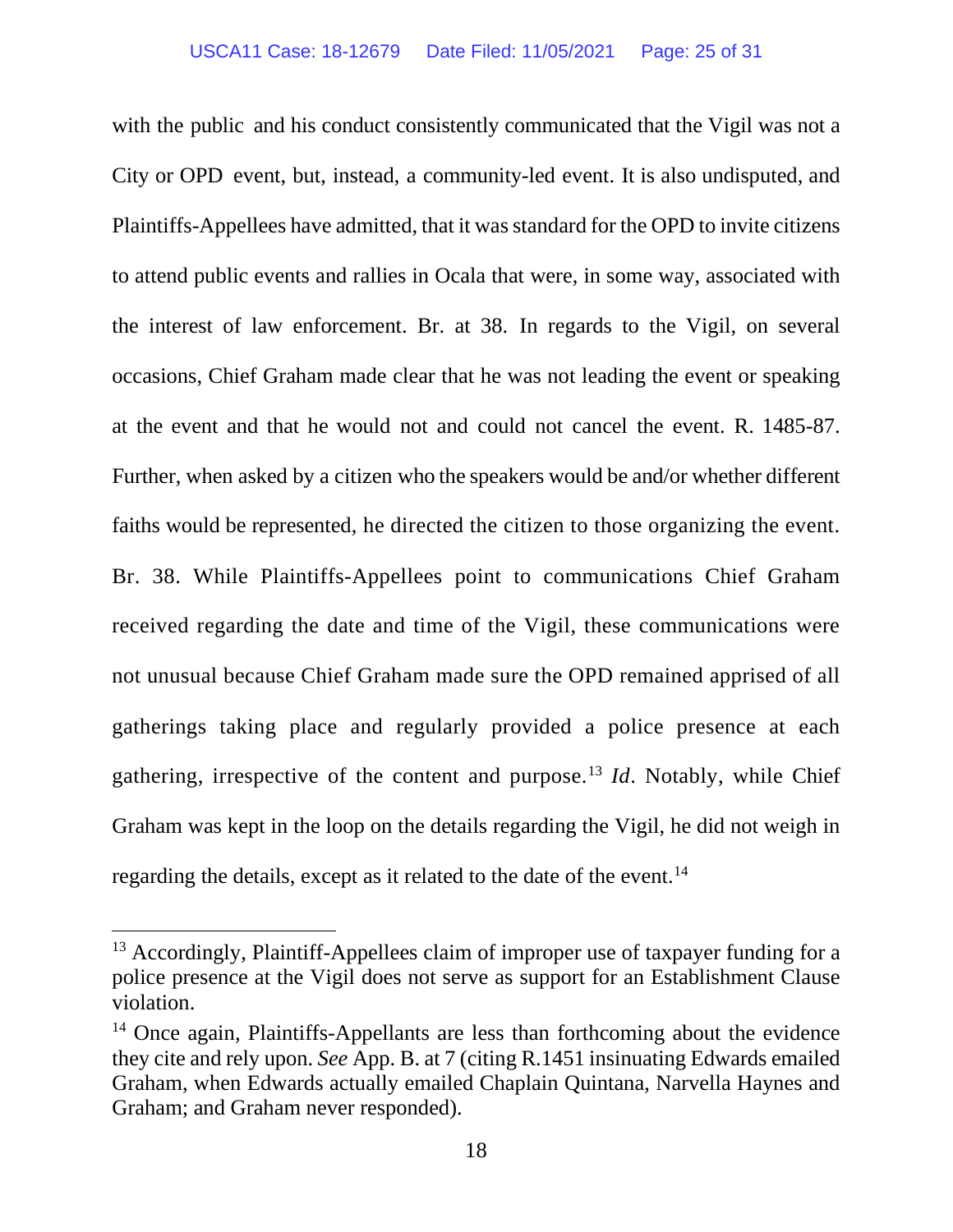Plaintiffs-Appellees' attempts to discredit the late Chief Graham (who is no longer alive to defend himself) – while not relevant and have no bearing on this case – cannot go unaddressed where, as here, they are fully aware that the accusations they launch against him were found to be without sufficient evidence. 15 It should be further noted that the lower court's perceived inconsistency in Graham's testimony and his affidavit regarding chaplain duties was mistaken. App. Br. at 5 (citing R. 1974). There is no inconsistency. Chief Graham clearly testified that an OPD chaplain's duties would include "*participation* in a prayer vigil," but not proselytizing to the public. *Id*. at R. 1973-74 (emphasis added). The portion from Chief Graham's affidavit cited by the lower court does not contradict this testimony. In his affidavit, Chief Graham once again affirms that proselytizing is not part of a chaplain's official department function and clarifies that "lead[ing" *– as opposed to participating in* – a religious event would also fall outside departmental function. *Id.*

<sup>&</sup>lt;sup>15</sup> For the first time on appeal, counsel for Plaintiffs-Appellees repeat allegations lodged against Chief Graham years ago in an attempt to tarnish his reputation. *See*  App. Br. at 55 n. 11 (citing a case filed against Graham and dismissed on almost all grounds at the motion to dismiss stage). Because the case was dismissed Chief Graham had no opportunity to respond to the allegations. Further, an independent investigation found the claims made against him lacking of sufficient evidence. He was recommended for full reinstatement and the decision was affirmed unanimously by the City Council. Richard Whitley, *Ocala Police Chief's Investigation Recommends Full Reinstatement*, WUFT News (January 13, 2017), available at https://www.wuft.org/news/2017/01/13/ocala-police-chiefs-investigationrecommends-full-reinstatement/.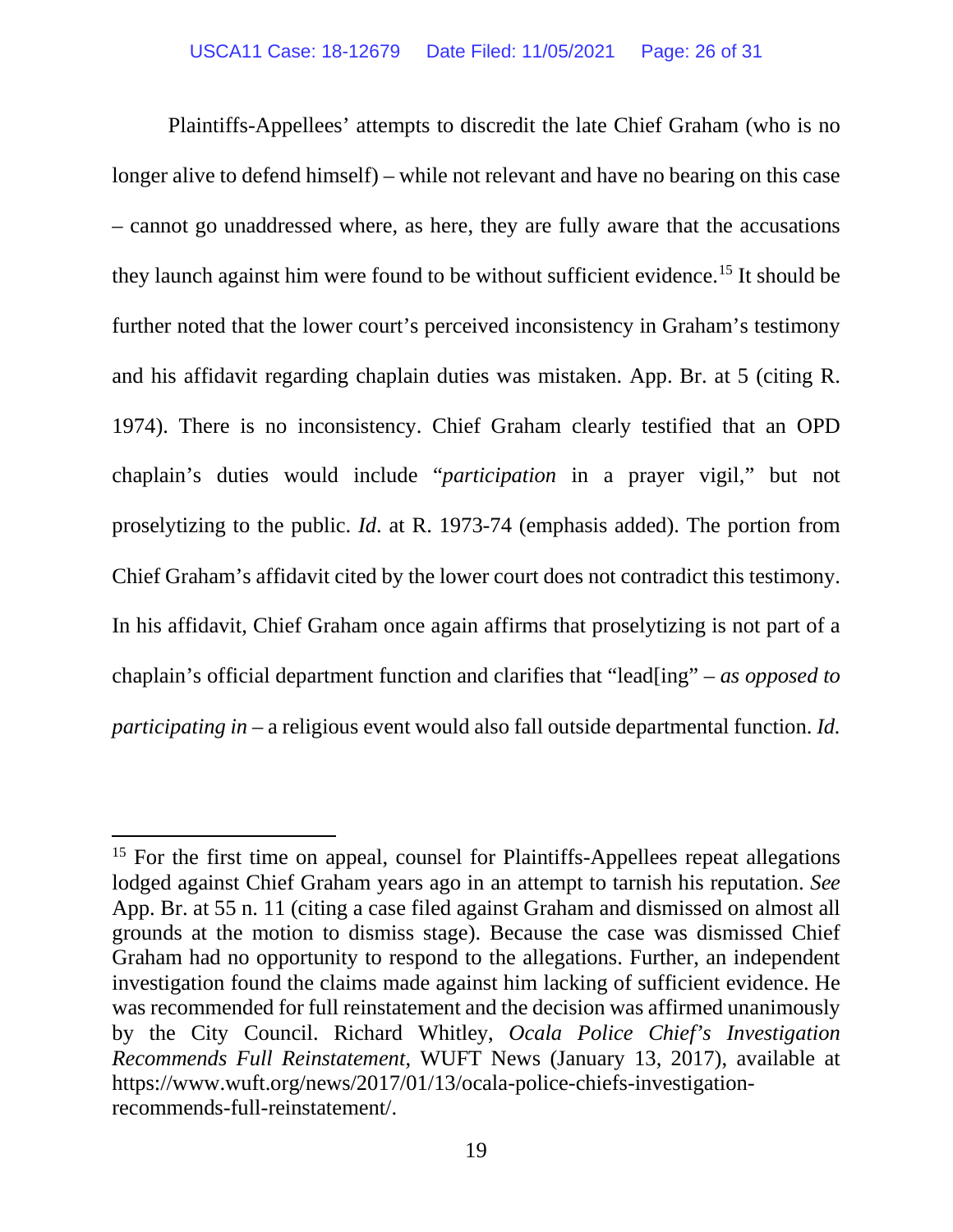The lower court did not point to any other instance in which it perceived Chief's Graham testimony to be inconsistent. *Id*.

#### *c. Mayor Guinn*

The evidence presented demonstrates that Mayor Guinn supported the idea of the Vigil and attended the event. Mayor Guinn also testified without dispute that he had no involvement in or knowledge of plans or details of the event and did not believe it to be an OPD event. Br. at 9-10. Nothing in the record, however, supports Plaintiffs-Appellees' claim that the Mayor encouraged "the 'Christian community' to oppose atheists who oppose the prayer vigil." App. Br. 10 (citing Dkt. 54-11 at 100). Nowhere in the email cited by Plaintiffs-Appellees does Mayor Guinn encourage people to oppose the atheists. In response to a private citizen's request that the City not cave to the threat of a lawsuit, Mayor Guinn stated he agreed with the citizens' urging to fight the lawsuit and assured her he would not cave. *Id*.

Establishment Clause precedent is clear that the Constitution cannot be interpreted to purge all religious reference from the public square. *Am. Legion*, 139 S. Ct. at 2080-81; *Lynch v. Donnelly*, 465 U.S 668, 676, 677, 686, 693 (1984) (citing examples); *Allen v. Consol. City of Jacksonville*, 719 F. Supp. 1532, 1538 (M.D. Fla. 1989) (citing examples).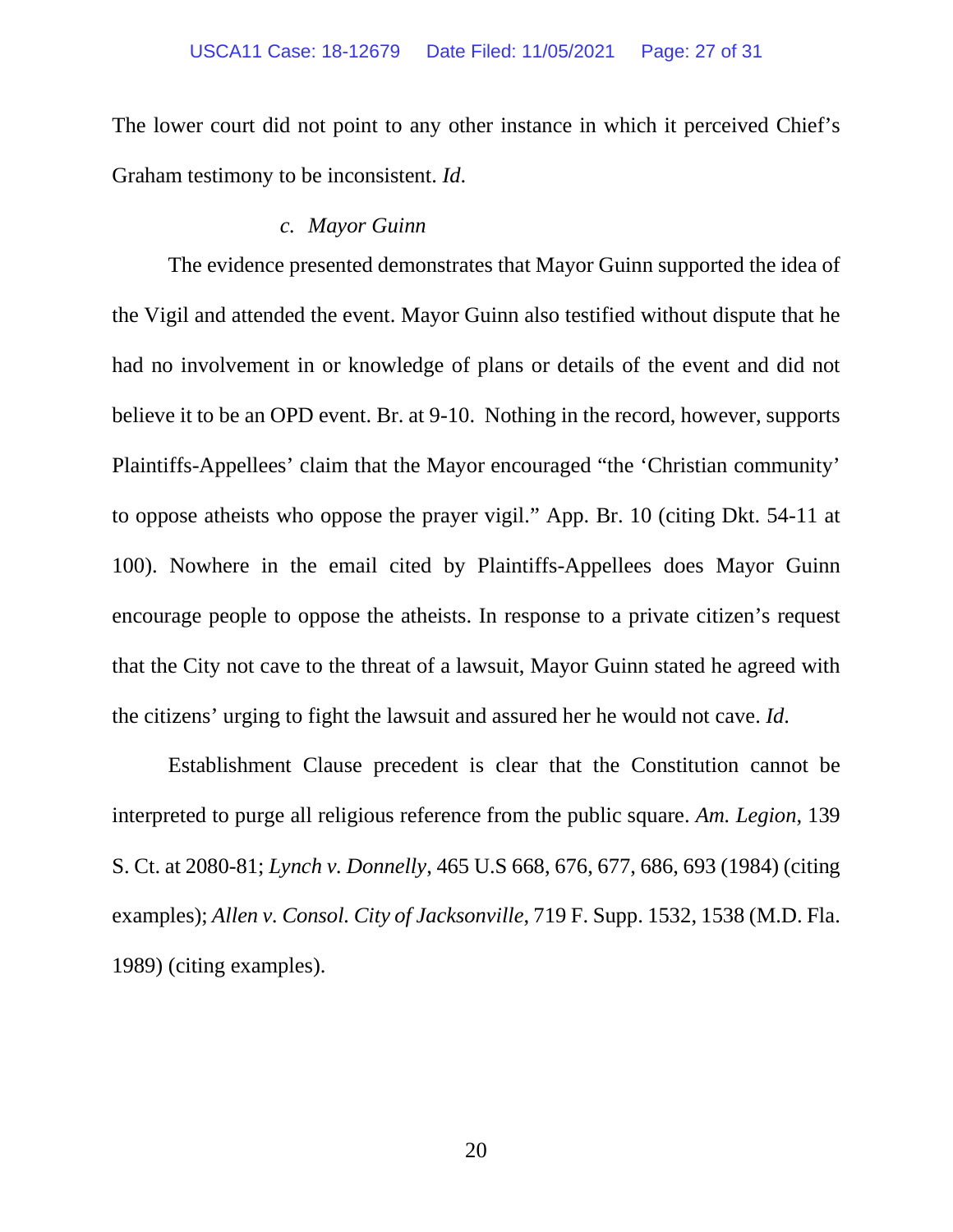#### **CONCLUSION**

This Court should vacate the judgement below and remand with instructions to dismiss the case for lack of jurisdiction. Alternatively, if the Court finds that Plaintiffs-Appellees have adequately established standing, the decision of the district court should be reversed and the case remanded for entry of summary judgment in favor of Appellants.

November 5, 2021

Respectfully Submitted,

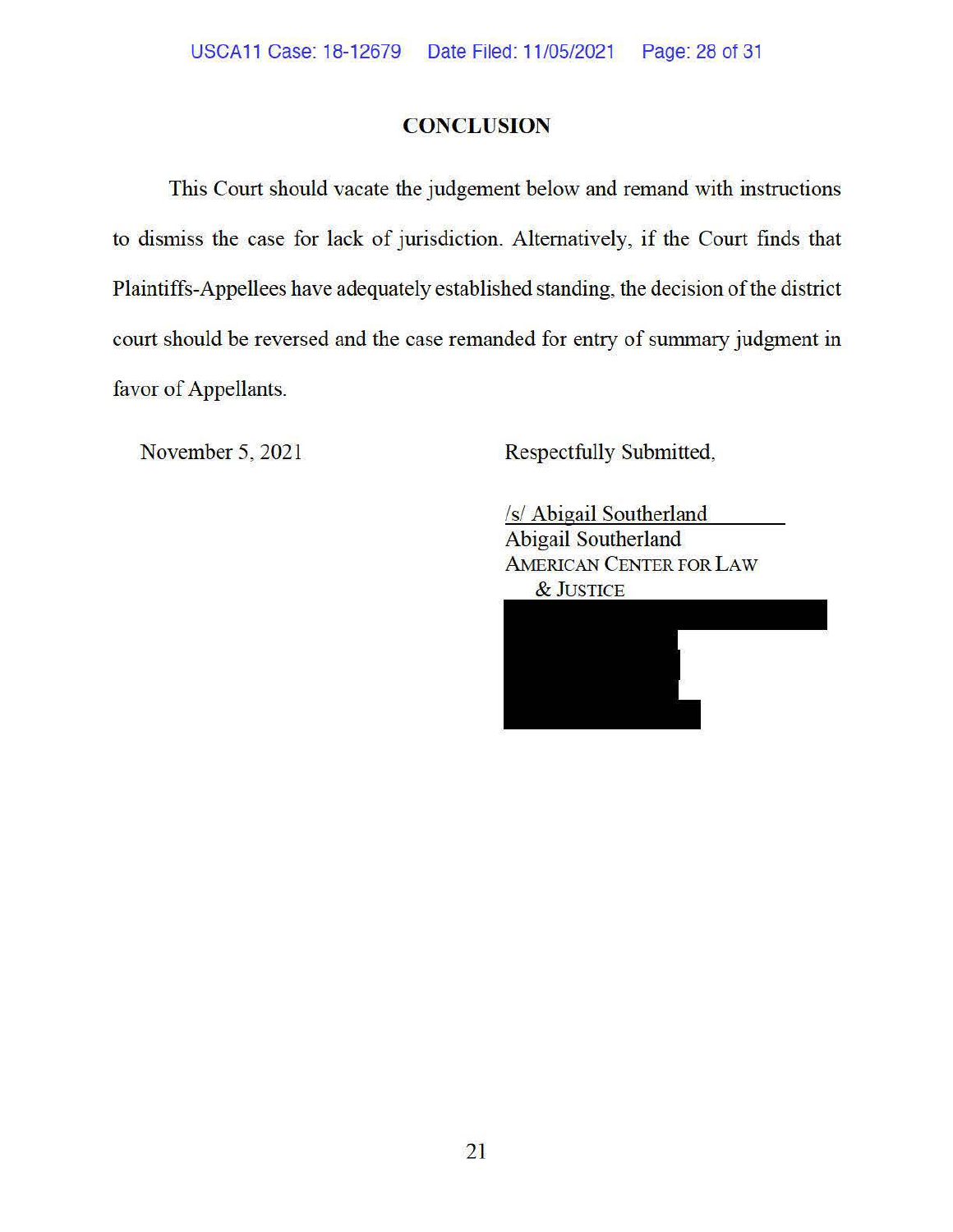#### USCA 11 Case: 18-12679 Date Filed: 11/05/2021 Page: 29 of 31

Jay Alan Sekulow Jordan A. Sekulow Christina A. Stierhoff AMERICAN CENTER FOR LAW &JUSTICE



Francis Manion AMERICAN CENTER FOR LAW &JUSTICE



*Counselfor Defendants/Appellants*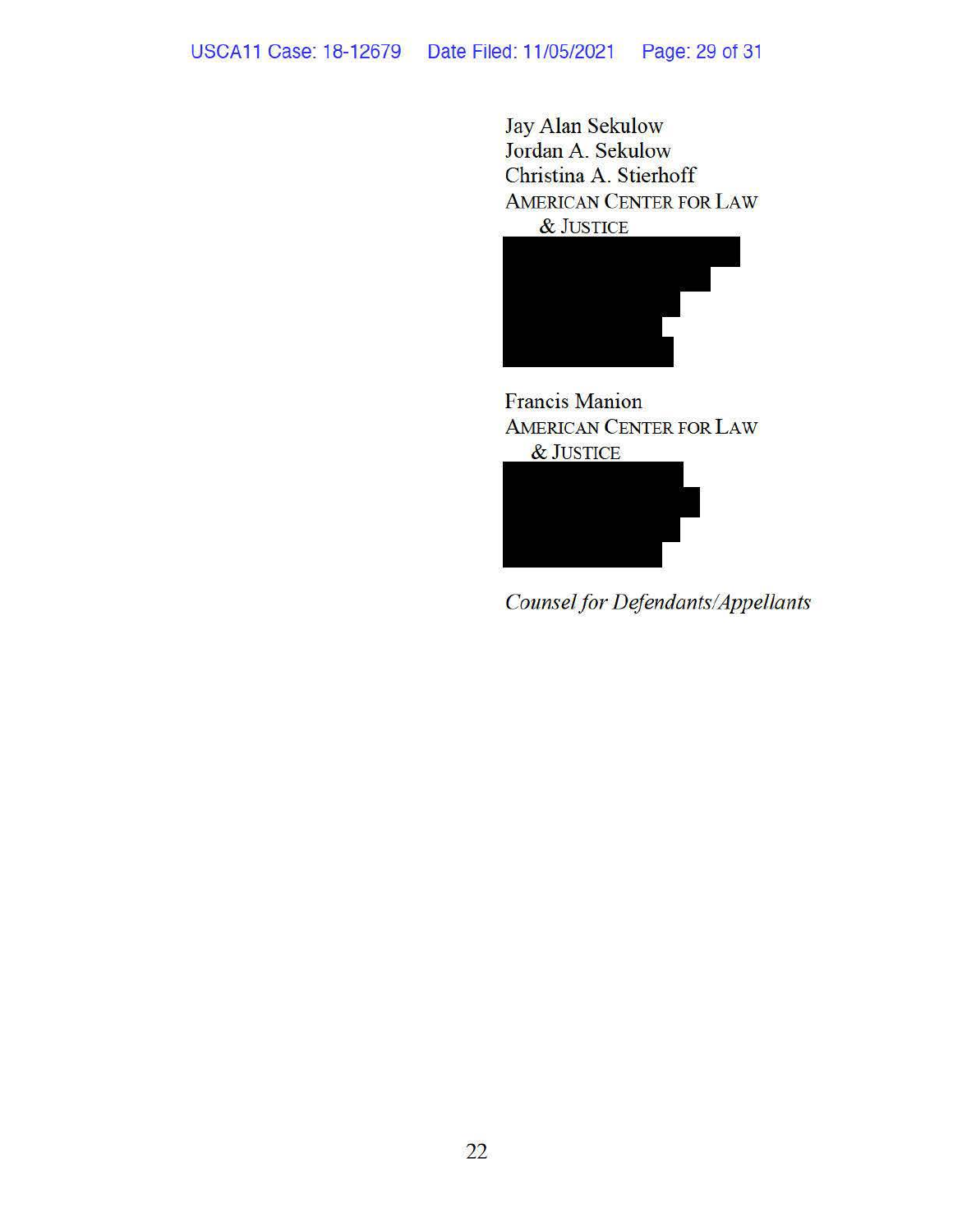#### **CERTIFICATE OF COMPLIANCE**

I hereby certify that this brief complies with the type-volume limitation of Fed. R. App. P.  $32(a)(7)(B)$  and Fed. R. App. P.  $32(g)$  because it contains 5,421 words, excluding the parts of the brief exempted by Fed. R. App. P. 32(f). I further certify that the attached brief complies with the typeface requirements of Fed. R. App. P. 32(a)(5) and the type-style requirements of Fed. R. App. P. 32(a)(6), because it has been prepared in a proportionally spaced typeface using Microsoft Word 14 point Times New Roman font.

> /s/ Abigail Southerland Abigail Southerland AMERICAN CENTER FOR LAW &JUSTICE

*Counsel for Defendants/Appellants*